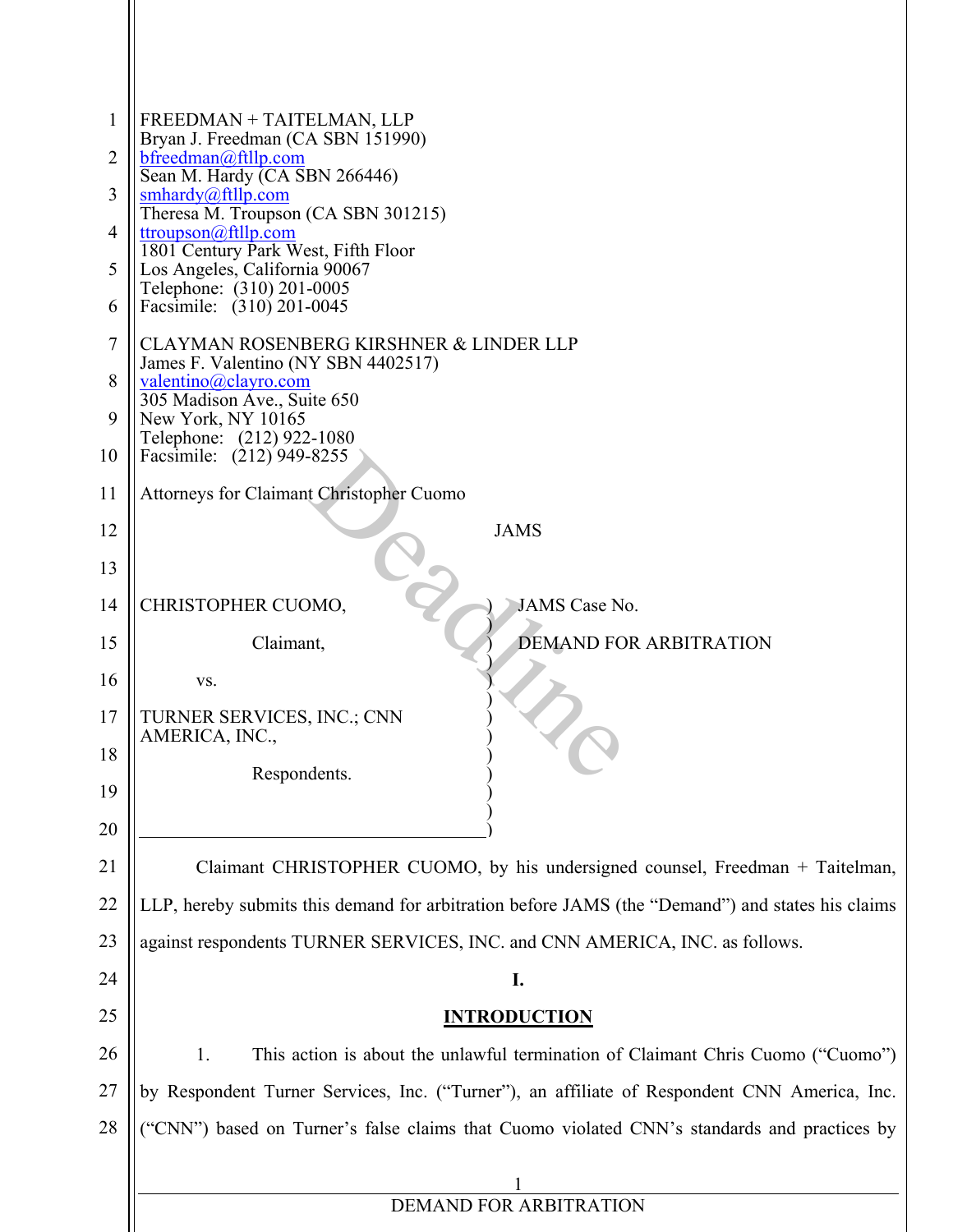assisting his brother, Gov. Andrew Cuomo, during a time of personal and political crisis. In fact, Cuomo fully complied with CNN's standards and practices, including by keeping CNN executives apprised of his actions at all times. Turner's unjustifiable termination of Cuomo reflects nothing more than an apparent rush to judgment and caving to uninformed public and internal pressure that was based on speculation and assumption rather than facts and evidence.

6

1

2

3

4

5

7

2. Cuomo is an internationally recognized and respected journalist and news anchor. His primetime television news series, "Cuomo Prime Time," was for years a ratings leader for CNN.

8 9 10 11 12 13 14 3. Cuomo comes from a storied political family. Cuomo's father, Mario Cuomo, was governor of the state of New York from 1983 to 1994. Cuomo's older brother, Andrew Cuomo ("Gov. Cuomo"), was governor of New York from 2011 until 2021. As a prominent and wellrespected journalist, Cuomo was careful not to blur the lines between his family and his reporting, and he took care to be open and transparent with his employers about his connections and relationships with his family. CNN was aware no later than April 5, 2020 that Cuomo often consulted with Gov. Cuomo, since it was reported that day in *The New York Times*. s governor of New York from 2011 unti-<br>
luomo was careful not to blur the lines be<br>
be open and transparent with his emp<br>
is family. CNN was aware no later than<br>
uomo, since it was reported that day in *The*<br>
2013, after G

15 16 17 18 19 20 21 22 23 24 25 26 27 28 4. In late 2013, after Gov. Cuomo had appeared on the first CNN program that Cuomo hosted, *New Day*, CNN notified Cuomo that he was no longer permitted to interview Gov. Cuomo on his program. However, in early 2020, CNN modified this network policy when it saw an opportunity to exploit the Cuomo family relationship for its own purposes. During the early days of the global COVID-19 pandemic, Gov. Cuomo became a media darling because of his decisive leadership in response to the public health crisis. Despite Cuomo's and Gov. Cuomo's expressed reservations, CNN demanded through its leadership that Cuomo interview Gov. Cuomo frequently. Indeed, between March 19, 2020 and June 24, 2020, Gov. Cuomo appeared on Cuomo's program nine times. These interviews became wildly popular among viewers, and CNN benefited enormously from the resulting ratings bonanza. CNN head Jeff Zucker ("Zucker"), with full authority to change CNN's standards and practices, led a shift in CNN's approach to reporting the news. He acknowledged as much on April 5, 2020, in an article in *The New York Times* that described him as "taking TV news in the other direction, toward reality television and Instagram, winning trust through the projection of a rough-cut realness." Ben Smith, "Americans Don't Trust the Media

## DEMAND FOR ARBITRATION

2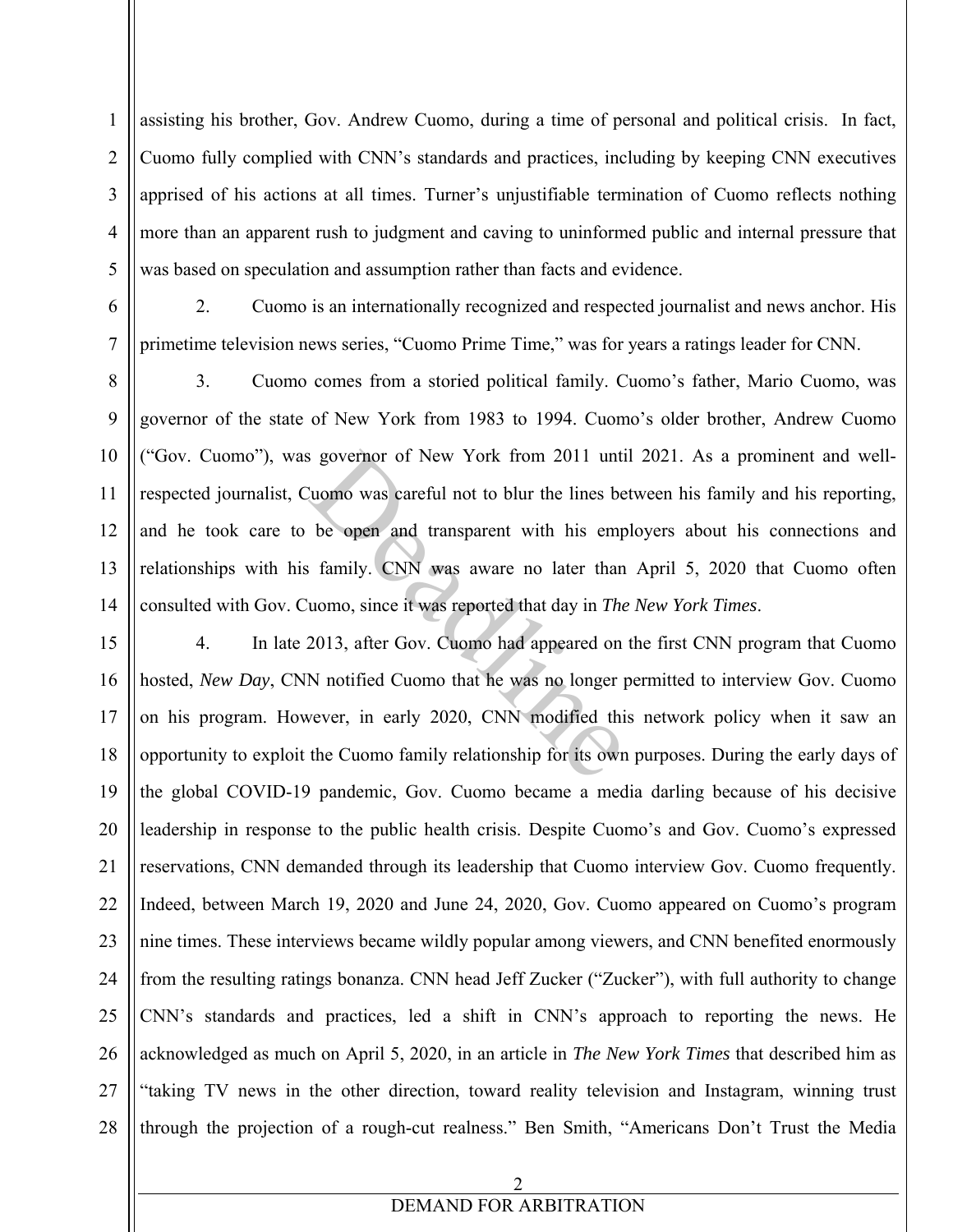Anymore. So Why Do They Trust the Cuomos?," *The New York Times* (April 5, 2020), https://www.nytimes.com/2020/04/05/business/media/brothers-cuomo-andrew-chris.html?smid=emshare. In the article, Zucker stated, "You get trust from authenticity and relatability and vulnerability. . . . That's what the brothers Cuomo are giving us right now."

1

2

3

4

5

6

7

8

9

10

5. Nearly a year later, CNN made the following statement about its decision to make an exception to network policy: "The early months of the pandemic crisis were an extraordinary time. We felt that Chris speaking with his brother about the challenges of what millions of American families were struggling with was of significant human interest. As a result, we made an exception to a rule that we have had in place since 2013 which prevents Chris from interviewing his brother, and that rule remains in place today."

11 12 13 14 15 16 6. During the time when Gov. Cuomo's appearances on Cuomo's program were creating significant value for the network, CNN, through executives Zucker and Zucker's second-incommand, Allison Gollust ("Gollust"), made a concerted effort to cement and strengthen the network's ties to Gov. Cuomo and his administration and control his media presence for CNN's exclusive benefit. CNN pushed Gov. Cuomo not to appear on other networks, intimating that not honoring CNN's request might threaten Cuomo's professional standing with the network. ace today."<br>
the time when Gov. Cuomo's appearances<br>
the network, CNN, through executives<br>
ollust ("Gollust"), made a concerted eff<br>
7. Cuomo and his administration and con<br>
N pushed Gov. Cuomo not to appear on<br>
est might

17 18 19 7. CNN, through Zucker and Gollust, also requested that Gov. Cuomo hold his daily COVID-19 press conference at a time that was most suitable for the network based on its program schedule and when its ratings were weakest.

20 21 22 23 8. Zucker and Gollust acted as advisors to Gov. Cuomo during this time by providing him with talking points and strategies for responding to statements made by then-President Donald Trump. There is no question that, given the ratings and value Gov. Cuomo was generating for CNN, protecting him and his reputation was in CNN's best interests.

24 25 26 9. While Gov. Cuomo was riding high as a widely popular leader in the Democratic Party, CNN was more than happy to benefit from the connection between the governor and CNN's most popular news anchor.

27 28 10. Starting in December 2020, Gov. Cuomo was accused of sexual harassment by several women who had previously worked for his administration. Gov. Cuomo denied the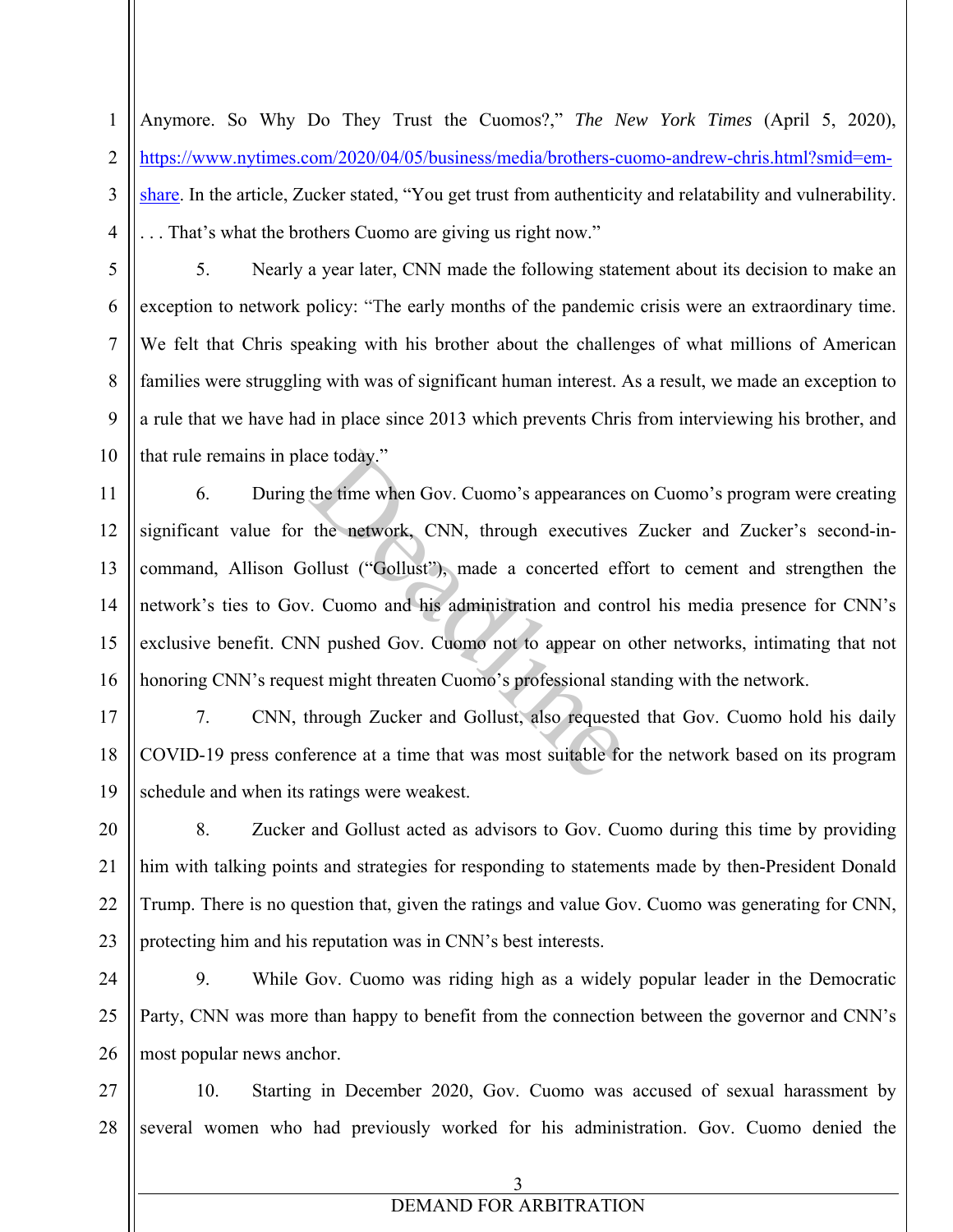allegations and maintained that he had never conducted himself inappropriately with any of his staffers, but the Office of the New York State Attorney General launched an investigation into his conduct.

11. As Gov. Cuomo faced this personal and professional crisis, Cuomo did what he could to support and assist his brother in responding to the allegations and defending his innocence. Importantly, he was always transparent with CNN about his role as a confidant to his brother, and he never reported on the allegations against Gov. Cuomo.

8 9 10 11 12 13 14 15 16 17 18 12. Until May 2021, CNN never asked Cuomo to stop or curtail his efforts to assist his brother through the sexual harassment allegations, despite being fully aware of Cuomo's role assisting him. In fact, *The Wall Street Journal* later reported that Gollust herself offered advice to Gov. Cuomo in ways to respond to the allegations. She texted Cuomo a sentence she suggested adding to a statement by Gov. Cuomo regarding the allegations; she also asked Cuomo whether one of Gov. Cuomo's accusers had ever said publicly that Gov. Cuomo had never touched her, saying that CNN should report on such a statement if it had been made. A spokesperson for Gollust later described these and other actions by Gollust as "innocuous" and "mundane." Joe Flint & Benjamin Mullin, "CNN Probe Finds Allison Gollust Assisted Chris Cuomo in His Efforts to Help Andrew Cuomo," *Wall Street Journal* (Feb. 25, 2022), https://www.wsj.com/articles/cnn-probe-finds-allisongollust-assisted-chris-cuomo-in-his-efforts-to-help-andrew-cuomo-The Wall Street Journal later reported th<br>to respond to the allegations. She texted<br>by Gov. Cuomo regarding the allegations;<br>users had ever said publicly that Gov. Cu<br>ort on such a statement if it had been mad<br>her actions

19 11645829880?st=g0i30qw0abzildq&reflink=article\_email\_share.

1

2

3

4

5

6

7

20 21 22 23 24 25 13. On May 20, 2021, *The Washington Post* reported that Cuomo had acted to assist Gov. Cuomo as he faced the harassment allegations. CNN executives had been fully aware of the extent and nature of Cuomo's assistance to his brother, and CNN released a statement acknowledging that Cuomo "often serves as a sounding board for his brother." However, the statement also said that it was "inappropriate [for Cuomo] to engage in conversations that included members of the Governor's staff." Cuomo publicly apologized for any actual or perceived transgression of journalistic ethics.

26 27 28 14. Zucker was reported to have told CNN employees during a town hall meeting that Cuomo would not be punished in any manner because it would be "pointless" to do so. As reported by *The Wall Street Journal*, Zucker said, "I am not surprised that [Cuomo] had conversations with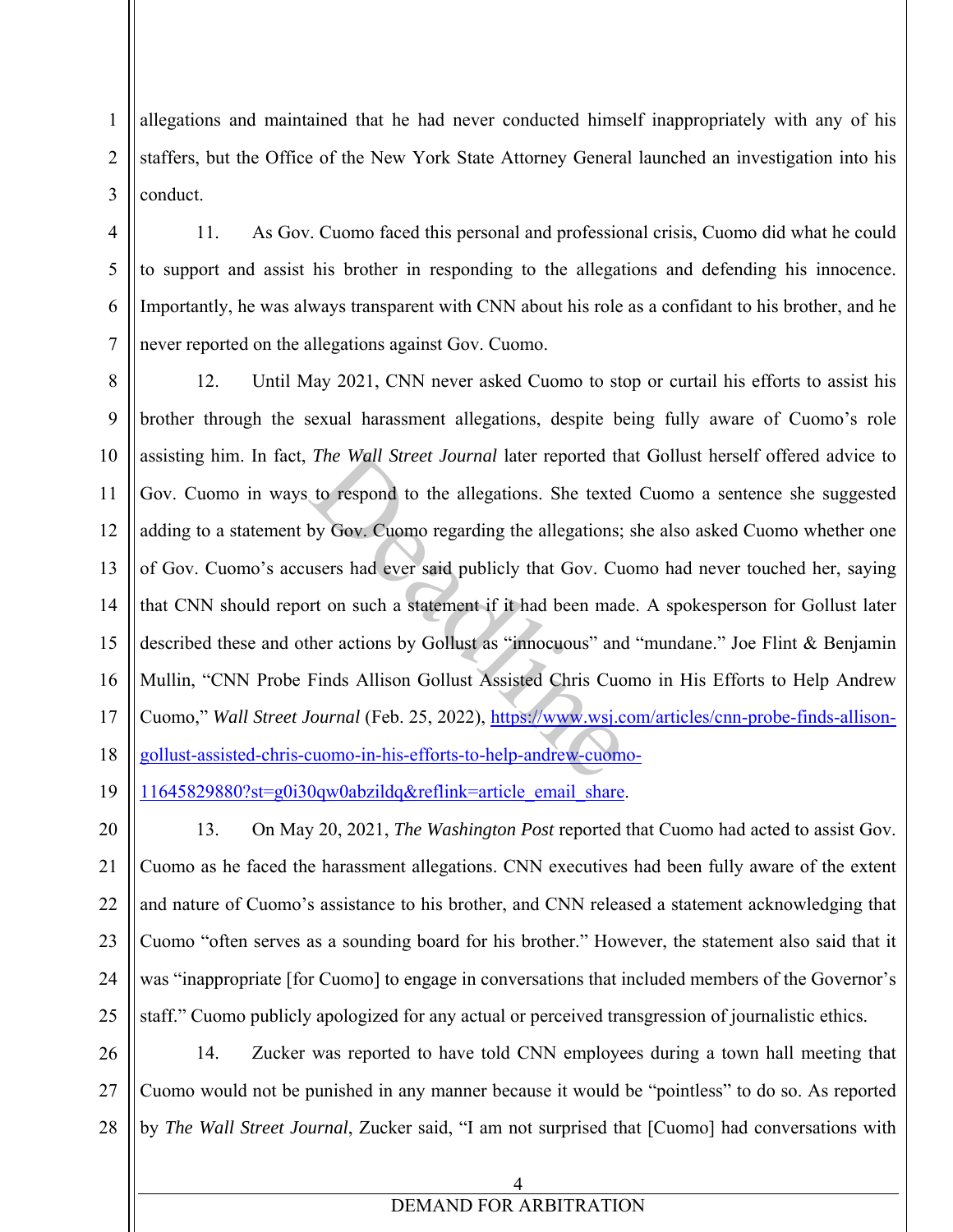1 2 3 4 his brother" (because he actually was aware of the nature of Cuomo's support for Gov. Cuomo at all times). Benjamin Mullin, "CNN Chief Says Chris Cuomo Made a Mistake in Joining Strategy Talks with Andrew Cuomo," *The Wall Street Journal* (May 25, 2021), https://www.wsj.com/articles/cnnchief-says-chris-cuomo-made-a-mistake-in-joining-strategy-talks-with-andrew-cuomo-

5 6 7 8 9 10 11 12 13 11621968190. Zucker continued, "Who wouldn't? But he did cross the line doing it with his brother's aides present." *Id.* Zucker made this statement despite knowing that he himself had encouraged Cuomo and had actually provided material support for Gov. Cuomo himself. He further acknowledged that he didn't see the point in taking Cuomo off the air, saying it would be "punishment for the sake of punishing." *Id.* Following the May 2021 report by *The Washington Post*, CNN and Zucker did not conduct any type of investigation or review of Cuomo's interactions with Gov. Cuomo or his staff to determine whether any disciplinary action was warranted. This is because CNN, Zucker and Gollust were fully aware of the scope of Cuomo's assistance to Gov. Cuomo and in fact participated in and encouraged the same behavior.

14 15 16 17 18 19 20 21 22 23 24 25 26 27 15. Cuomo had no reason to believe that his assistance to Gov. Cuomo was inconsistent with CNN's or Turner's policies nor its expectations, especially given the fact that Zucker and Gollust had encouraged him to do so and had themselves provided advice to Gov. Cuomo. In fact, CNN fostered a culture in which the network's standards and practices were a constantly moving target, modified at CNN executives' discretion as they saw fit., and that culture began at the top with Zucker and Gollust. As long as Zucker and Gollust believed CNN's ratings would benefit, they were more than willing to disregard breaches of traditional journalistic standards by CNN personalities, such as Don Lemon and Jake Tapper, or even to engage in blatant breaches of journalistic ethics themselves. There is no better example of this than Zucker and Gollust making an exception to the CNN rule to direct Cuomo to interview his brother several times over the course of three months. When Gollust was eventually terminated in February 2022, *The New York Times* reported on her "trove of written communications" with Gov. Cuomo, including messages in which she agreed to pre-arrange questions for Gov. Cuomo in advance of interviews. Michael M. Grynbaum et al., "CNN Executive Was Ousted After Discussing Interview Topics with Governor," *The New York Times*  not conduct any type of investigation or reflect to determine whether any disciplinary at lust were fully aware of the scope of Cuon and encouraged the same behavior.<br>
had no reason to believe that his assistant er's polic

28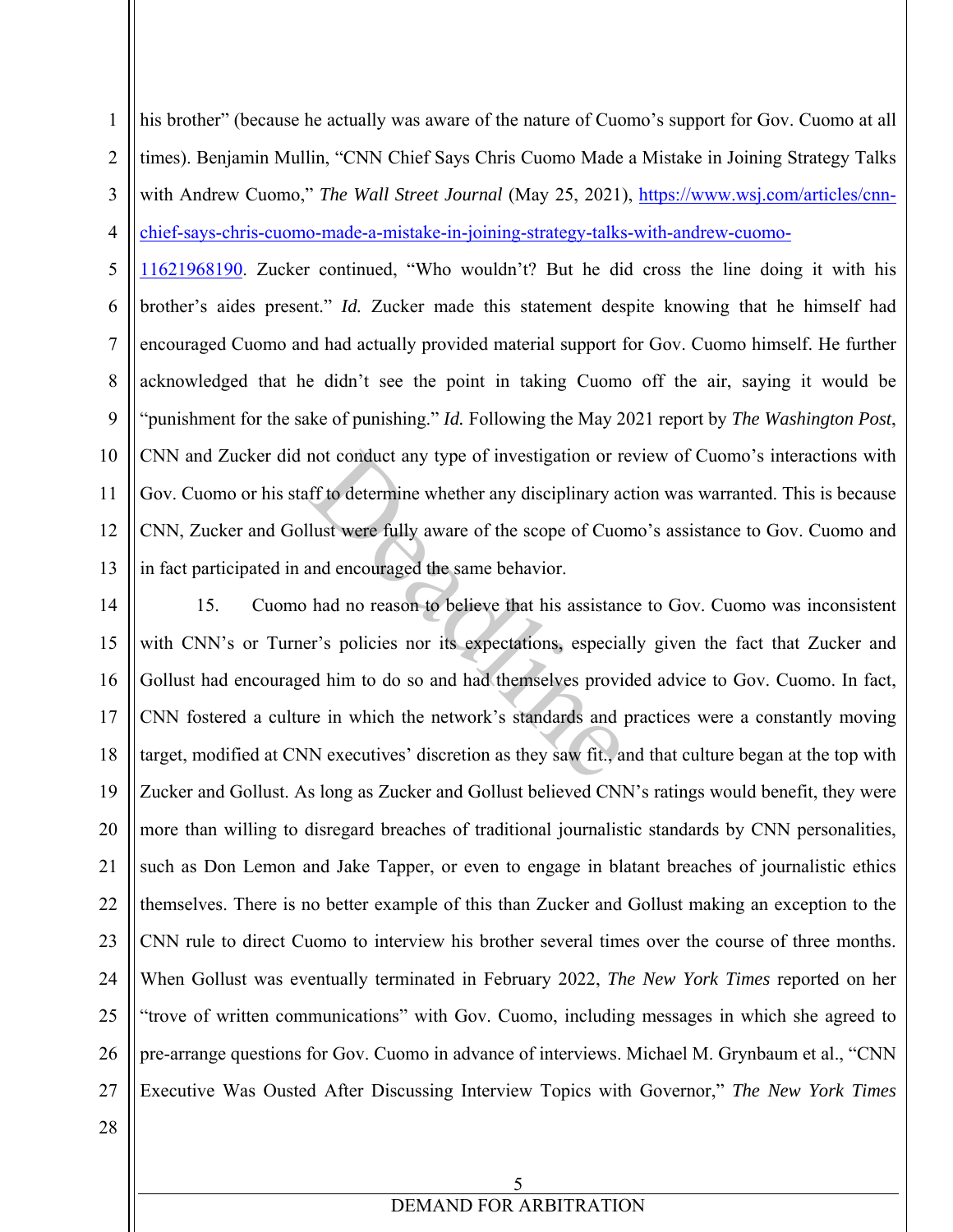1 2 (Feb. 18, 2022), https://www.nytimes.com/2022/02/18/business/media/allison-gollust-cnncuomo.html.

4 16. As part of an investigation into Gov. Cuomo's conduct, state attorneys took Cuomo's deposition on July 15, 2021.

17. On August 3, 2021, the Office of the New York State Attorney General released its report on the investigation into Gov. Cuomo's conduct. On August 10, 2021, Gov. Cuomo announced that he would resign his office effective August 24, 2021.

8 9 10 11 12 18. On November 29, 2021, the Office of the New York State Attorney General ("NYAG") released the transcript of Cuomo's deposition in connection with the NYAG's investigation into Gov. Cuomo's conduct. The deposition records included details about Cuomo's assistance to his brother during the investigation, including via text messages with the governor's staff—none of which was new information to CNN or Zucker.

13 14 15 16 17 18 19 20 21 22 19. Because a substantial amount of the media coverage of the contents of the NYAG report was misleading and sensationalized as it relates to the interactions between Cuomo and Gov. Cuomo's staff, and because CNN cited the allegedly "new" information in the NYAG report as the reason for terminating Cuomo's contract, it is important to make clear exactly what is in the report and Cuomo's deposition testimony about what Cuomo did, and, most importantly, what he did not do. First, Cuomo never reported on the air about his brother, and he never contacted or otherwise sought to influence any journalist who was reporting on Gov. Cuomo and the allegations against him. He never "dug up dirt" or otherwise actively sought information about any of Gov. Cuomo's accusers. Most importantly, he never lied to anyone, including Zucker, Gollust or anyone else at CNN about what he was doing to help his brother. 7. Cuomo's conduct. The deposition recorder during the investigation, including via<br>was new information to CNN or Zucker.<br>e a substantial amount of the media cove<br>and sensationalized as it relates to the interaction cause

23

3

5

6

7

24 25 26 27 28 20. Here is what the NYAG report showed that Cuomo did in advising and helping his brother, which is supported by his deposition testimony. First, he provided his suggestions on certain statements Gov. Cuomo made, including one regarding the allegations of one of the accusers. In one instance he received *unsolicited* information about one of the accusers and passed along that information to Gov. Cuomo's staff. He shared news coverage and, at times, offered his opinions on it. Again, *in one instance*, he checked with a friend who was also a former colleague to see if that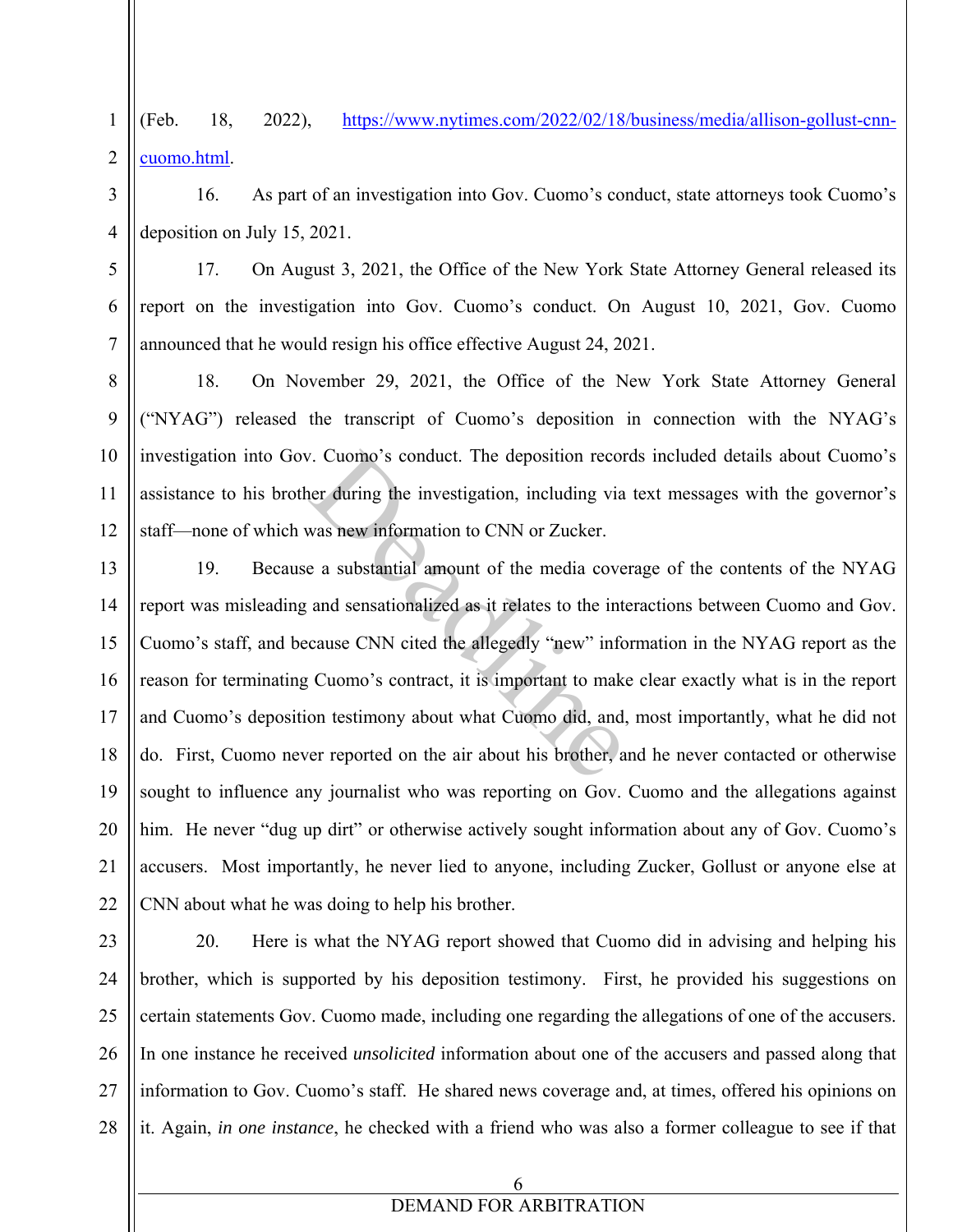person had any knowledge about the timing of a story about Gov. Cuomo that apparently was in the works – but, again, Cuomo never contacted or otherwise sought to influence any journalist working on a story about his brother. The nature of what Cuomo was doing in acting as a sounding board to Gov. Cuomo and his staff was well known to Zucker and Gollust.

- 5 6 7 8 9 21. Despite the fact that the NYAG's report did not contain any information that was new to CNN, Zucker, or Gollust, Zucker summoned Cuomo for a meeting on or about November 30, 2021. Zucker, Gollust, and other CNN executives attended the meeting with Cuomo. At the meeting, for the first time, Zucker falsely claimed that he had been unaware of the extent and nature of the assistance Cuomo had provided his brother. Cuomo, taken aback, replied that he had been forthcoming about his involvement and that Zucker had known what Cuomo was doing throughout. Zucker told Cuomo he would be suspended pending an internal review, but assured Cuomo that he would have the chance to present his perspective and to answer questions.
- 22. On November 30, 2021, CNN publicly announced Cuomo's indefinite suspension, falsely claiming in its statement that the documents released by the Office of the New York State Attorney General "point[ed] to a greater level of involvement in [Gov. Cuomo's] efforts than [CNN] previously knew." CNN has never identified what was in the NYAG report that represented a "greater level of involvement" than Zucker, Gollust, or CNN knew. involvement and that Zucker had known<br>
E would be suspended pending an internal<br>
E to present his perspective and to answer q<br>
vember 30, 2021, CNN publicly announc<br>
statement that the documents released by<br>
nt[ed] to a gr
- 23. Also on November 30, 2021, CNN retained the law firm Cravath, Swaine & Moore to conduct an internal investigation into Cuomo's conduct.
- 24. CNN's own media reporter, Brian Stelter, stated on the air, "I think it's possible he will be on the bench for several weeks. It's possible he'll be back in January." Brian Flood, "CNN's Brian Stelter Indicates Chris Cuomo Might Only Be Suspended for a Few Weeks," Fox News (Dec. 1, 2021), https://www.foxnews.com/media/brian-stelter-cuomo-suspended-weeks.

28 25. On December 1, 2021, an employment lawyer sent CNN a letter containing allegations of sexual misconduct against Cuomo made by an anonymous person who claimed to be a former colleague of Cuomo's well before he joined CNN. The allegations were entirely fabricated, and the timing of the letter strongly suggests it had the objective of battering Cuomo with false accusations while he was already on the ropes.

### 7 DEMAND FOR ARBITRATION

1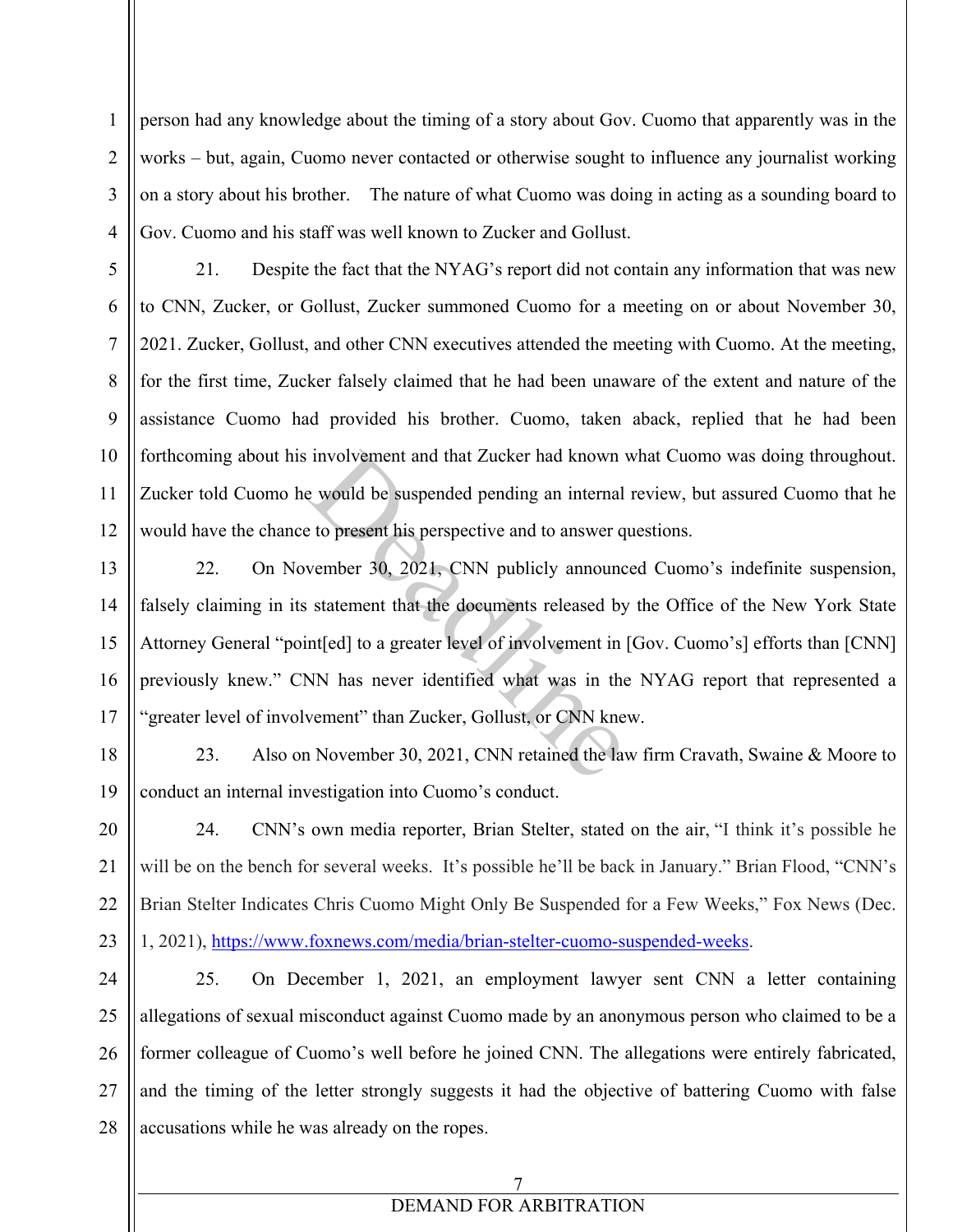26. On December 3, 2021, Cravath, Swaine & Moore provided CNN with a report on its investigation. Their entire "investigation" had taken just three days. Notably, throughout the investigation, no one had ever interviewed Cuomo or provided him any opportunity to explain what had happened, to explain that the allegations in the letter were false, to provide important context about the contents of the Attorney General's report, including Cuomo's communications via text message with Gov. Cuomo's staffers, or to explain that CNN had been fully aware of Cuomo's interactions with Gov. Cuomo all along.

1

2

3

4

5

6

7

8 9 10 11 12 13 14 15 16 17 18 27. On December 4, 2021, Zucker called Cuomo and informed him that he would be terminated. Zucker stated that the report from Cravath, Swaine & Moore had concluded that Cuomo had violated CNN's standards and procedures, but that Zucker had not decided to terminate Cuomo until he learned of the anonymous woman's allegations against Cuomo. (Despite Zucker's account of his decision to terminate Cuomo, it was reported that "a WarnerMedia spokesperson claimed that CNN had already decided to terminate Cuomo because of his involvement with his brother's defense, and that the sexual assault allegations only precipitated the announcement." Clare Malone, "CNN's Problems Are Bigger than Jeff Zucker," *The New Yorker* (Feb. 19, 2022), https://www.newyorker.com/news/annals-of-communications/cnns-problems-are-bigger-than-jeffzucker.) Cuomo emphatically denied the allegations, but Zucker nevertheless said CNN had to sever its ties with Cuomo. andards and procedures, but that Zucker here and a procedures and the Valentian and the Valentian and the Valentian and the Valentian Cuomo because of hexual assault allegations only precipitated Are Bigger than Jeff Zucke

19 20 28. CNN did not even attempt to investigate the veracity of the anonymous allegations against Cuomo before deciding to terminate his employment.

21 22 23 29. CNN failed to provide any explanation for the abrupt decision to terminate Cuomo in its formal termination letter, which was two sentences long. However, CNN publicly stated that "he was terminated for violating [CNN's] standards and practices, as well as his lack of candor."

24 25 26 27 28 30. The decision to terminate Cuomo constitutes an utterly unjustifiable breach of his Employment Agreement with Turner (the "Agreement"). CNN, including Zucker and Gollust, knew of Cuomo's role as a confidant and sounding board to his brother, and the details of his interactions with Gov. Cuomo and his staff, long before the transcripts of the NYAG investigation were publicly disclosed. Rather than objecting, CNN, including Zucker and Gollust, did everything it could to take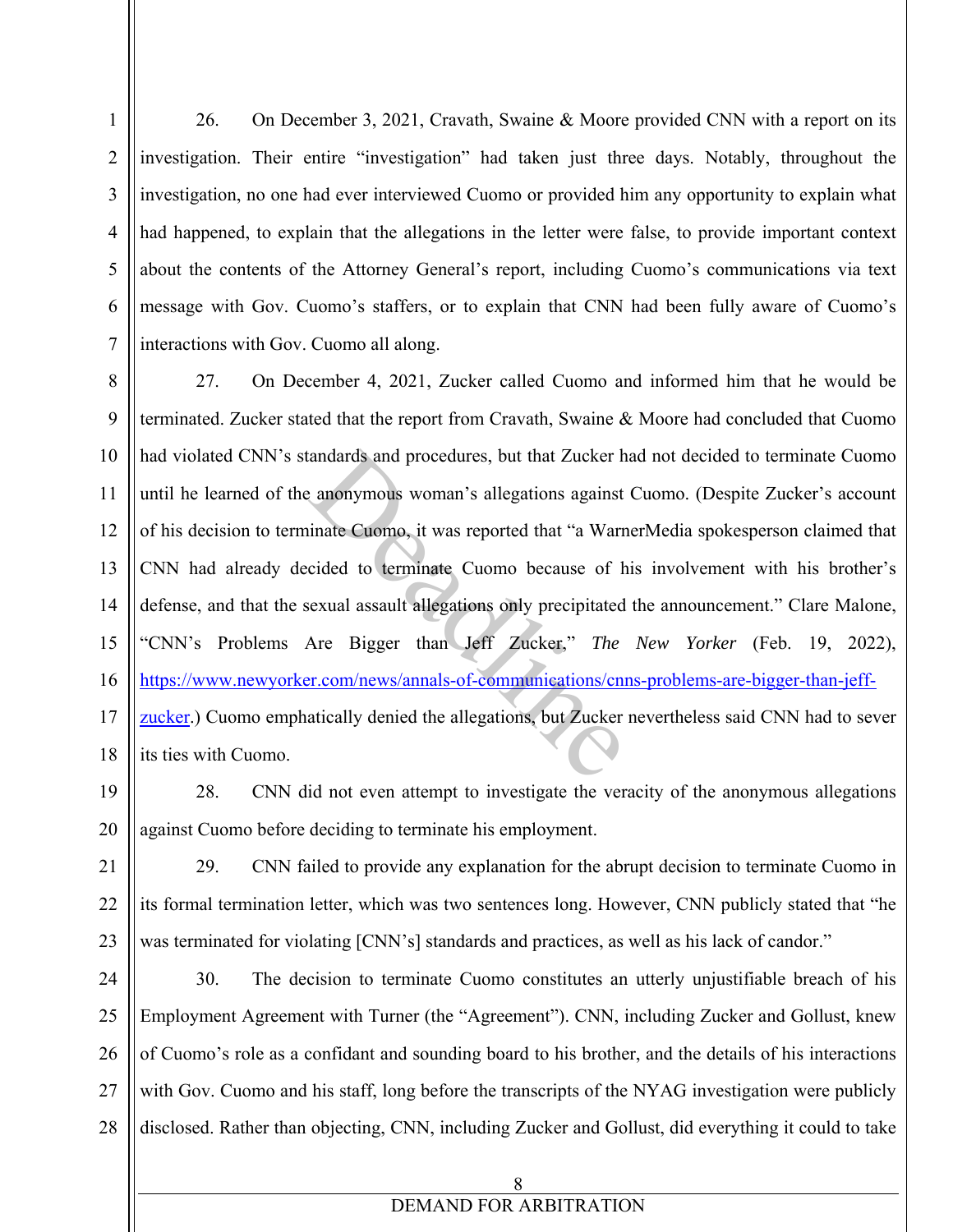advantage of Cuomo's family relationship with one of the most popular politicians in the country at the beginning of a global public health crisis. CNN even broke its own policy to take advantage of that relationship in the name of ratings and advertising dollars.

3 4

1

2

5 6 7 8 9 10 11 12 13 14 15 16 17 18 19 20 21 22 23 24 25 26 31. An additional, and similarly significant, legally unjustifiable breach of the Agreement was the complete failure by Zucker to abide by the terms of the Agreement by failing to instruct CNN employees not to disparage Cuomo. The Agreement requires that CNN "make reasonable efforts to instruct its employees not to make any intentionally disparaging comments regarding [Cuomo] in the context of [Cuomo's] business and professional activities." In fact, not only did Zucker and CNN fail to instruct CNN employees not to disparage Cuomo, as required by the Agreement, but they themselves openly disparaged Cuomo in violation of the Agreement, with Zucker leading the charge. Before Cuomo was terminated, Zucker at first claimed that he had been unaware of Cuomo's discussions with Gov. Cuomo's aides, when Zucker had done the same thing himself. After Cuomo's termination, Zucker claimed that Cuomo had broken his word and that Cuomo misrepresented the extent of his support for his brother. Other CNN staff joined in the calculated campaign to smear Cuomo and destroy his reputation. Jake Tapper, a CNN anchor, publicly assailed Cuomo's ethics as a journalist and falsely claimed that Cuomo "threatened" Zucker. Don Lemon, another CNN anchor, falsely claimed that Cuomo had been "found to break with those journalistic standards and then [was] paid handsomely for it." Brian Stelter, CNN's chief media correspondent, said Cuomo was "acting like an unpaid staffer" for Gov. Cuomo and had been "trying to burn the place down" after CNN terminated him. Countless anonymous CNN staffers slammed Cuomo in the press, calling him "both journalistically and morally immoral," saying "his biggest crime was he lied to Zucker," and labeling him "toxic and distracting." CNN itself released a statement that Cuomo "made a number of accusations that are patently false" and that he was terminated for a "lack of candor." A full account of CNN's smear campaign conducted in direct violation of the express terms of the Agreement is set forth in paragraphs 74-87. This campaign led to widespread news coverage that ultimately made Cuomo an outcast from the world of journalism. themselves openly disparaged Cuomo in<br>arge. Before Cuomo was terminated, Zuck<br>discussions with Gov. Cuomo's aides, wh<br>'s termination, Zucker claimed that Cuo<br>d the extent of his support for his broth<br>to smear Cuomo and des

27 28 32. Shockingly, CNN executives and employees were apparently completely unaware of the express contractual provision of the Agreement that required CNN to instruct its employees to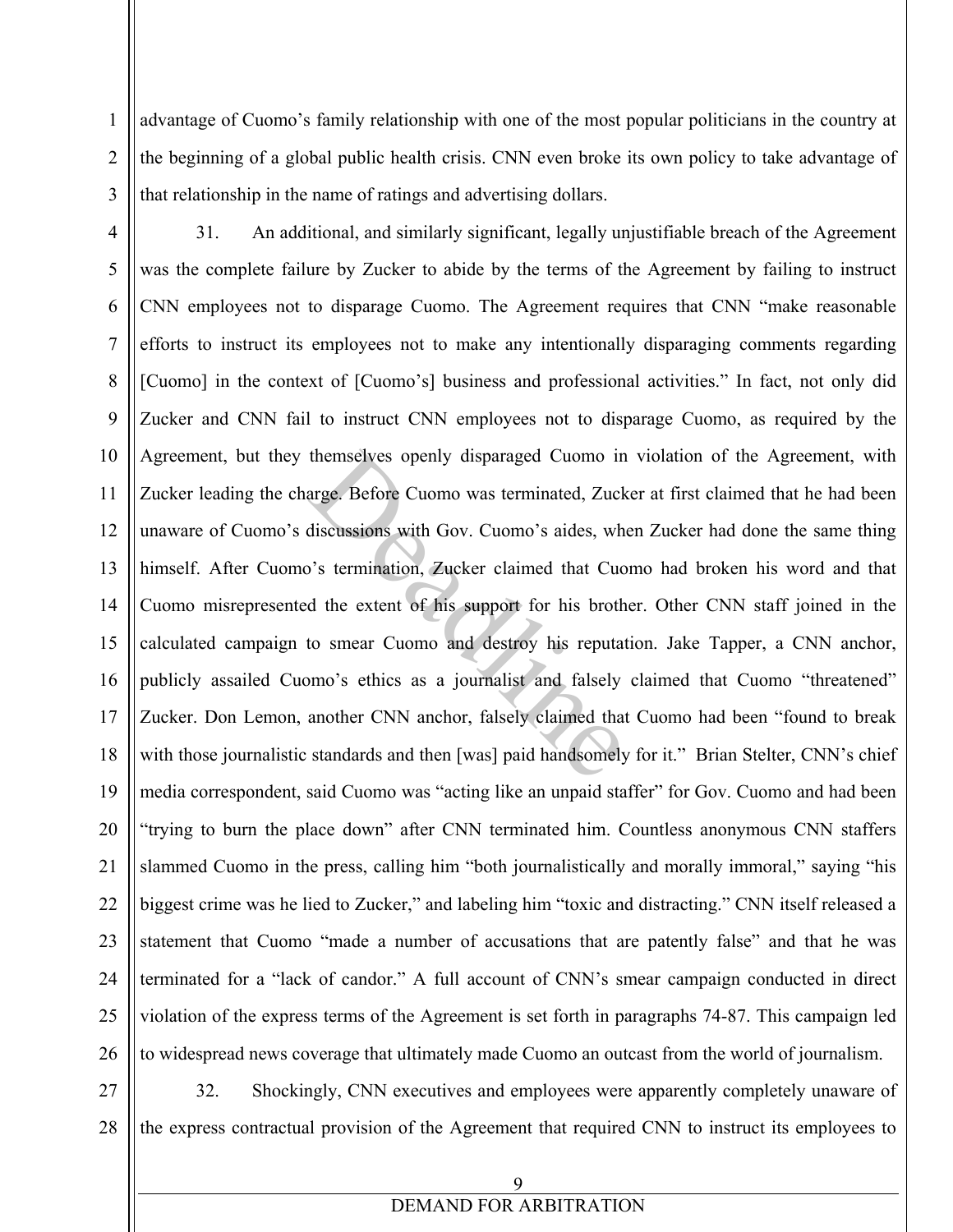2 3 4 refrain from disparaging Cuomo. Not only did CNN fail to make "reasonable" efforts to instruct its employees not to disparage Cuomo, it made *no* such efforts whatsoever, and in fact CNN itself intentionally disparaged him. This breach of the Agreement, in and of itself, has destroyed Cuomo's reputation to such a degree that the damages over the lifetime of his career will exceed \$125 million.

33. As a result of Turner's indefensible choice to unceremoniously fire him, Cuomo has been damaged in countless ways. Cuomo has had his journalistic integrity unjustifiably smeared, making it difficult if not impossible for Cuomo to find similar work in the future and damaging him in amounts exceeding \$125 million, which includes not only the remaining salary owed under the Agreement, but future wages lost as a result of CNN's efforts to destroy his reputation in violation of the Agreement. Cuomo now seeks to recover the full measure of his damages against Turner and CNN.

#### **II.**

### **THE PARTIES**

14 15 16 34. Claimant Christopher Cuomo is an internationally recognized journalist and news anchor based in New York, New York. From 2017 until December 2021, Cuomo hosted the television news series "Cuomo Prime Time." No now seeks to recover the full measure<br>
II.<br>
II.<br>
THE PARTIES<br>
II.<br>
THE PARTIES<br>
II.<br>
York, New York. From 2017 until D<br>
"Cuomo Prime Time."<br>
Services, Inc. is a Georgia corporation v<br>
orgia.

17 18 35. Turner Services, Inc. is a Georgia corporation with its principal place of business located in Atlanta, Georgia.

19 20 36. CNN America, Inc. is a Delaware corporation with its principal place of business located in Atlanta, Georgia.

**III.** 

**STATEMENT OF RELEVANT FACTS**

**a.** 

21 22 23

1

5

6

7

8

9

10

11

12

13

- 24
- 

25

26 27 28 **Cuomo's Employment with CNN** 37. Cuomo has built a long and illustrious career in broadcast journalism. He first worked as a correspondent and political policy analyst for Fox News, where he covered a wide range of stories focusing on controversial social issues. He next moved to ABC and served as co-anchor of the storied news program "20/20." From 2006 to 2009, he was the news anchor for "Good Morning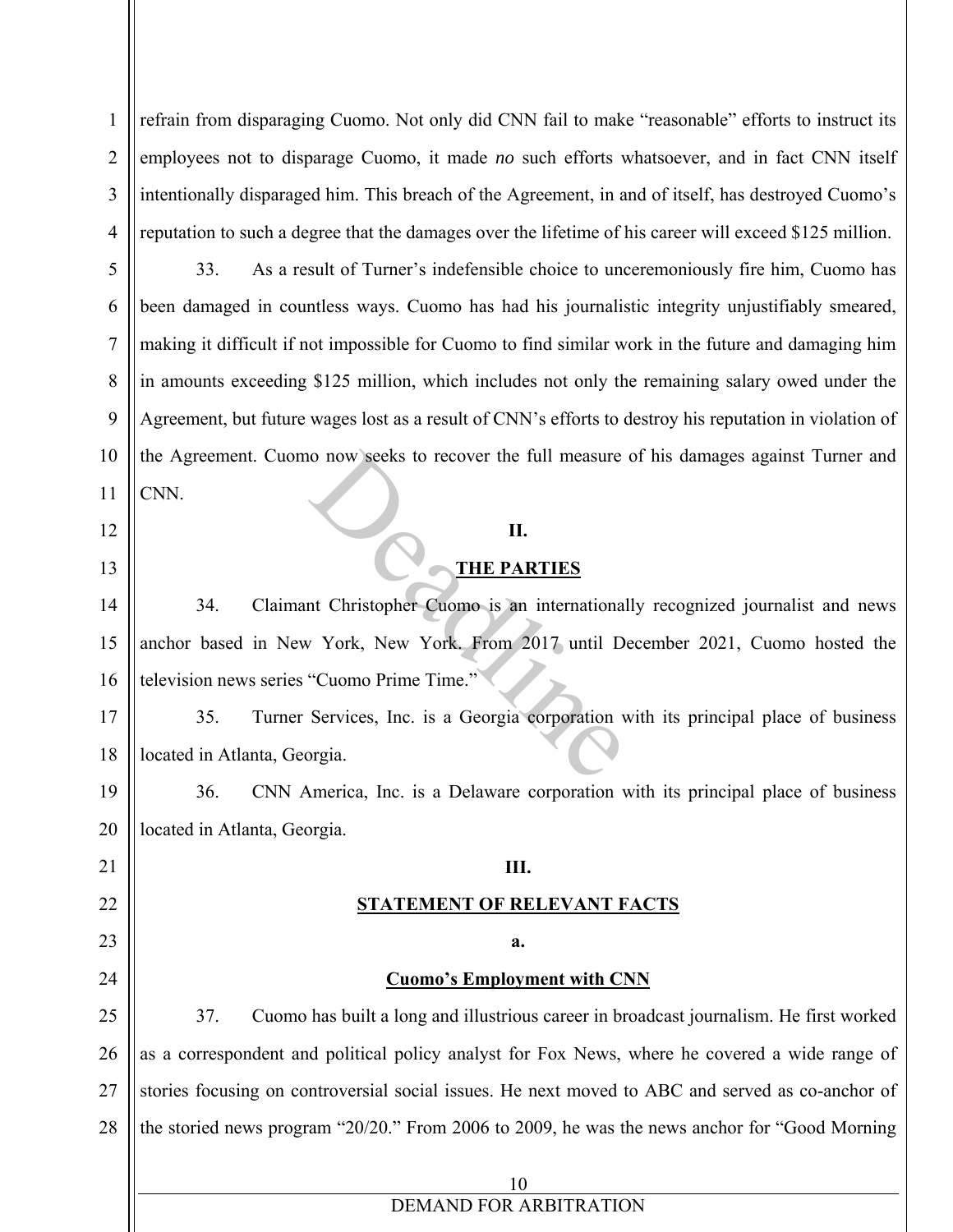America," on ABC, where he was the primary reporter on breaking news stories both in the United States and around the world. He covered the war on terrorism, working as an embedded journalist in Pakistan, Afghanistan, and Iraq (where his convoy was hit by an IED).

38. In February 2013, Cuomo moved to CNN to co-host its morning show "New Day." In March 2018, CNN announced that Cuomo would move to prime time to host his own show, "Cuomo Prime Time." The show quickly became a success and was CNN's top-rated show.

39. At all relevant times, Zucker acted as Cuomo's direct supervisor. Zucker personally hired Cuomo away from ABC and persuaded him to move to CNN. Zucker also personally made the decision to move Cuomo to prime time. Unlike almost any other CNN anchor, Cuomo reported directly to Zucker.

40. Cuomo is not the only prominent member of his family. His father, Mario Cuomo, served as the governor of New York from 1983 to 1994. His older brother, Andrew Cuomo, was governor of New York from 2011 until his resignation on August 24, 2021.

14 15 16 17 41. While he acted as the host of "New Day," Cuomo interviewed Gov. Cuomo on November 27, 2013 (the day before Thanksgiving). Later in 2013, CNN put in place a policy that Cuomo could not interview or cover members of his family, including Gov. Cuomo. Cuomo complied with that policy in accordance with the highest standards of journalistic ethics. is not the only prominent member of his<br>r of New York from 1983 to 1994. His c<br>t from 2011 until his resignation on August<br>he acted as the host of "New Day," Cu<br>the day before Thanksgiving). Later in 20<br>rerview or cover me

18 19 20 21 22 23 24 25 26 42. However, CNN, including Zucker and Gollust, were, at all relevant times, fully aware that Cuomo often acted as a source of brotherly support to Gov. Cuomo on both personal and political issues. Indeed, on April 5, 2020, *The New York Times* reported that "Chris [Cuomo] has also been an advisor to his brother, people who have worked for [Gov.] Andrew [Cuomo] told me, sometimes extending his advice to the governor's staff." Ben Smith, "Americans Don't Trust the Media Anymore. So Why Do They Trust the Cuomos?," *New York Times* (Apr. 5, 2020), https://www.nytimes.com/2020/04/05/business/media/brothers-cuomo-andrew-chris.html. Notably, the same article quoted Zucker as touting the "trust from authenticity and relatability and vulnerability" that the Cuomos provided.

27 28

1

2

3

4

5

6

7

8

9

10

11

12

13

**b.** 

### **The Global COVID-19 Pandemic**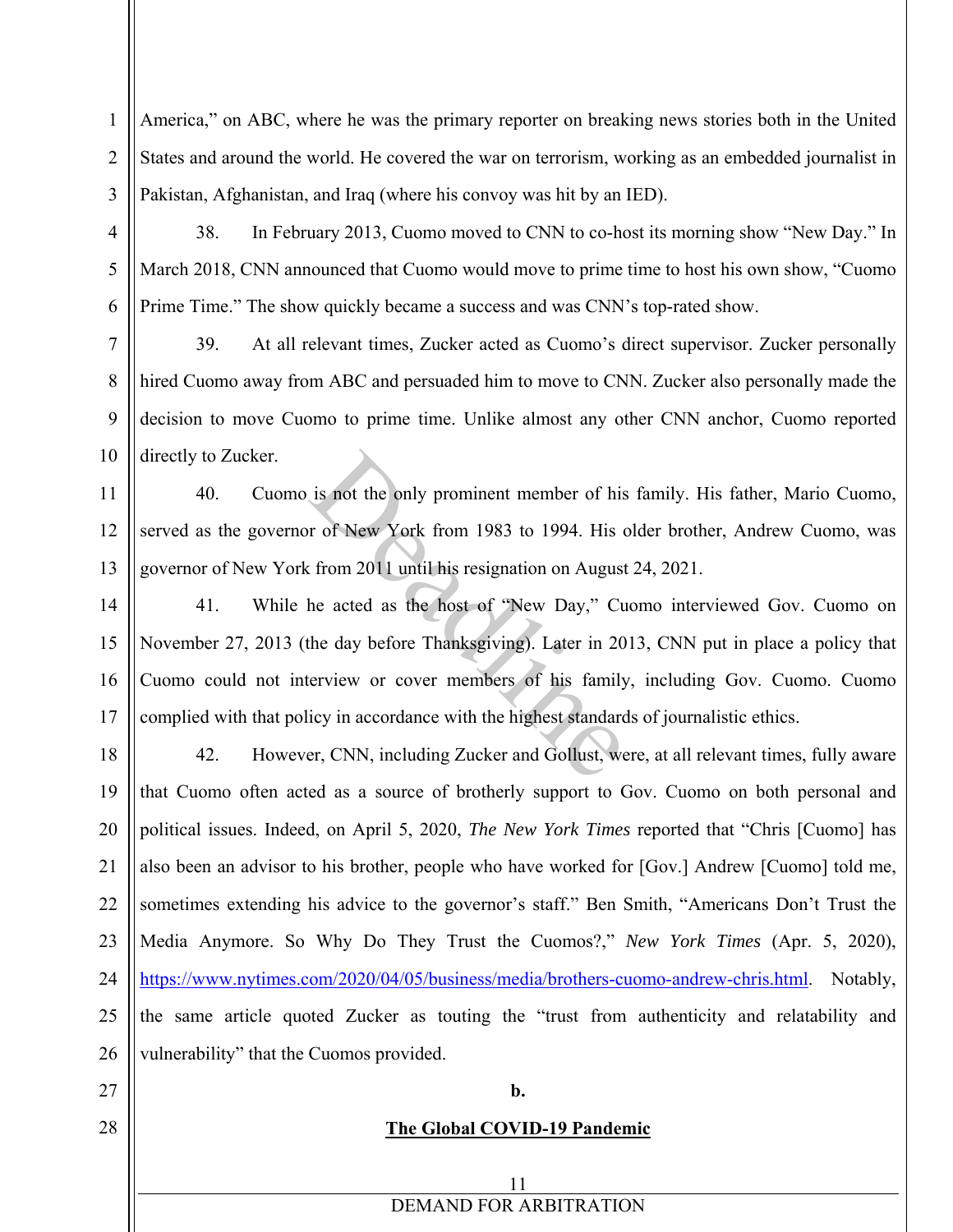1 2

3

4

5

6

7

8

9

43. In March 2020, the global COVID-19 pandemic exploded.

44. Cuomo contracted COVID-19 in March 2020. He became quite ill, though he avoided hospitalization, and was forced to quarantine in his home basement to avoid exposing his family to the virus. For a period of time, he filmed his broadcasts from his home basement.

45. In March 2020, CNN executives, including Zucker and Gollust, made the decision that Cuomo should interview Gov. Cuomo even though they had established a policy in 2013 prohibiting Cuomo from interviewing his brother. They made an exception to the policy, and in March 2020, Cuomo interviewed Gov. Cuomo during the time Cuomo was recovering from his COVID-19 infection.

10 11 12 46. Public response to the interview was overwhelmingly positive. Seeing the potential ratings benefits, CNN directed Cuomo to continue interviewing his brother periodically from March to June 2020 on eight additional occasions.

13 14 15 16 17 18 19 47. Both Cuomo and Gov. Cuomo expressed reservations about the propriety of Gov. Cuomo continuing to be interviewed by Cuomo, but Zucker and Gollust insisted that the interviews continue, as they led to high ratings for the network. Gollust—a former staffer for Gov. Cuomo communicated directly with Gov. Cuomo to tell him how "important" it was to Zucker that Gov. Cuomo appear on Cuomo's show. According to Gov. Cuomo, the message communicated by Gollust and Zucker was that if Gov. Cuomo did not appear on Cuomo's show, it could negatively impact Cuomo's standing at the network. response to the interview was overwhelm<br>directed Cuomo to continue interviewing ladditional occasions.<br>uomo and Gov. Cuomo expressed reserv<br>be interviewed by Cuomo, but Zucker and<br>to high ratings for the network. Gollust—<br>

20 21 22 23 24 25 26 48. CNN, including Zucker and Gollust, also sought to cultivate a close relationship with Gov. Cuomo, as Gov. Cuomo was at the time a media darling for his strong leadership in response to the COVID-19 pandemic. Starting in March 2020, Zucker and Gollust began advising Gov. Cuomo on ways to respond to statements by then-President Donald Trump about the pandemic. They also requested that Gov. Cuomo agree to appear on CNN exclusively. They even demanded that Gov. Cuomo reschedule his daily press conferences to times that were advantageous for CNN, to boost CNN's ratings and advertising dollars.

27 28 49. Gollust and Zucker did not hesitate to take full advantage of the relationship they sought to establish with Gov. Cuomo's office. In mid-March 2020, at a time when reliable COVID-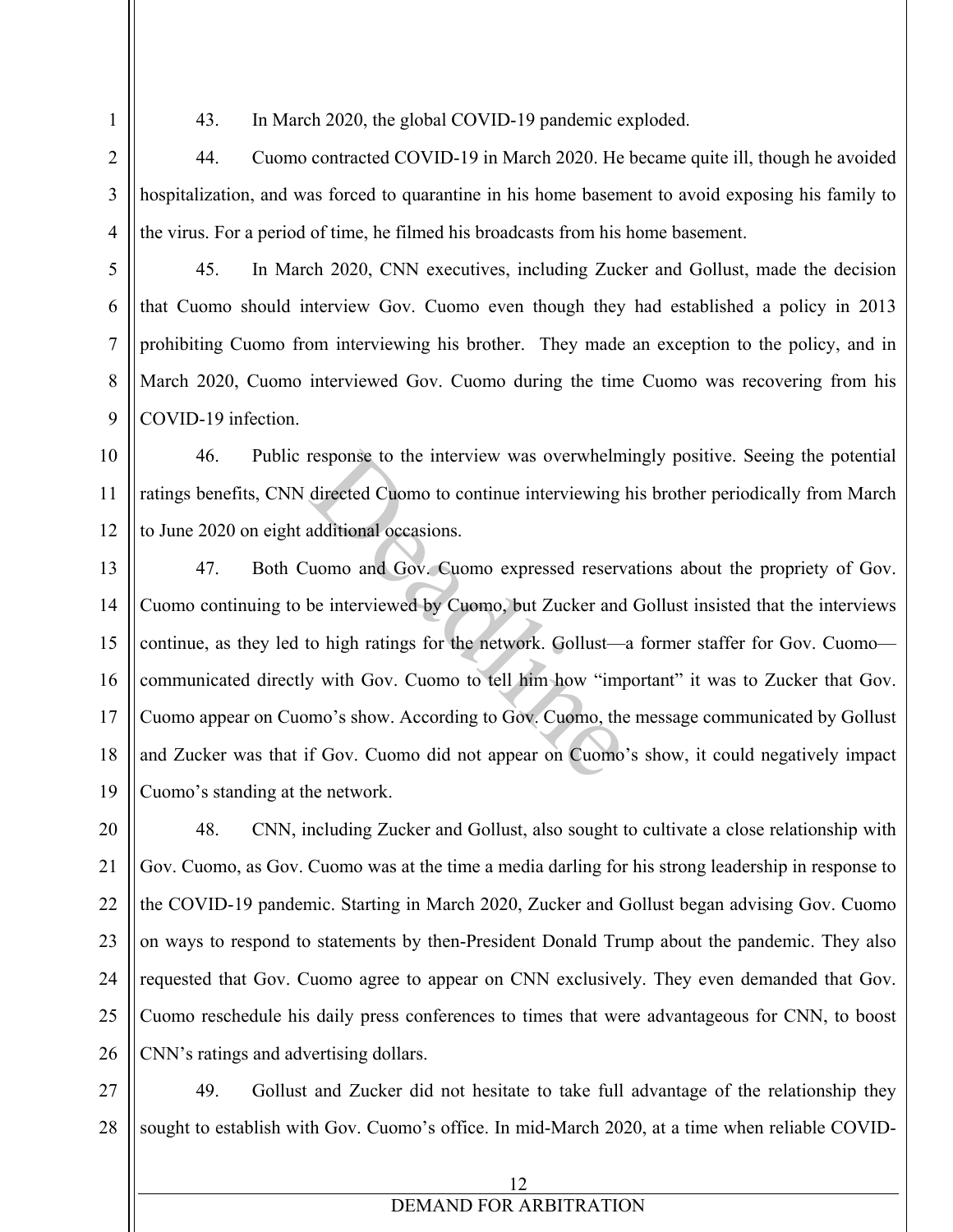19 tests were nearly impossible to obtain, both Zucker and Gollust demanded priority testing from Gov. Cuomo's administration, demands that the administration felt it had no choice but to fulfill given Zucker and Gollust's power over Cuomo's career.

3 4

1

2

5

6

7

8

9

10

11

12

13

50. In summary, while Gov. Cuomo was riding high as a powerful and beloved Democratic leader, CNN, Zucker and Gollust had no qualms about making use of the relationship between Cuomo and Gov. Cuomo. They also had no problem unilaterally changing a CNN policy that since 2013 had prohibited Cuomo from interviewing Gov. Cuomo. They did so because they believed that Cuomo's interviews of his brother would be a ratings bonanza for the network, and that turned out to be correct – so much so that they allowed (and if fact directed) Cuomo to interview Gov. Cuomo nine times over the course of three months. While Zucker and Gollust were leveraging the relationship Cuomo had with his brother to produce higher ratings, they (and by extension CNN) were fully aware that Cuomo often acted as a close confidant and sounding board to his brother and his staff. Sold with his brother to produce higher random and with his brother to produce higher random Cuomo often acted as a close confidant and Cuomo often acted as a close confidant and Cuomo content and Cuomo content and Investi

14

15

16

17

18

19

### **Sexual Harassment Allegations and Investigation Against Gov. Cuomo.**

**c.** 

51. Starting in December 2020, a number of women came forward with allegations that Gov. Cuomo had sexually harassed them while they worked for his office. Gov. Cuomo denied the allegations that he had conducted himself inappropriately in any way, but the New York State Attorney General launched an investigation.

20 21 22 23 24 25 26 27 52. Cuomo, concerned for his brother's well-being and reputation, participated in discussions and written communication with Gov. Cuomo and key staffers regarding the governor's response to the allegations and related strategy. Cuomo later testified under oath that he was a "satellite" to the strategy discussions; that he was "not on [Gov. Cuomo's] team"; and that he was "peripheral and not involved" in many of the strategy discussions. He never made statements to reporters on Gov. Cuomo's behalf, nor did he ever take part in—or even become aware of—any efforts to tarnish the credibility of Gov. Cuomo's accusers. In fact, he offered Gov. Cuomo no advice other than to be honest and forthcoming and to treat his accusers with respect.

28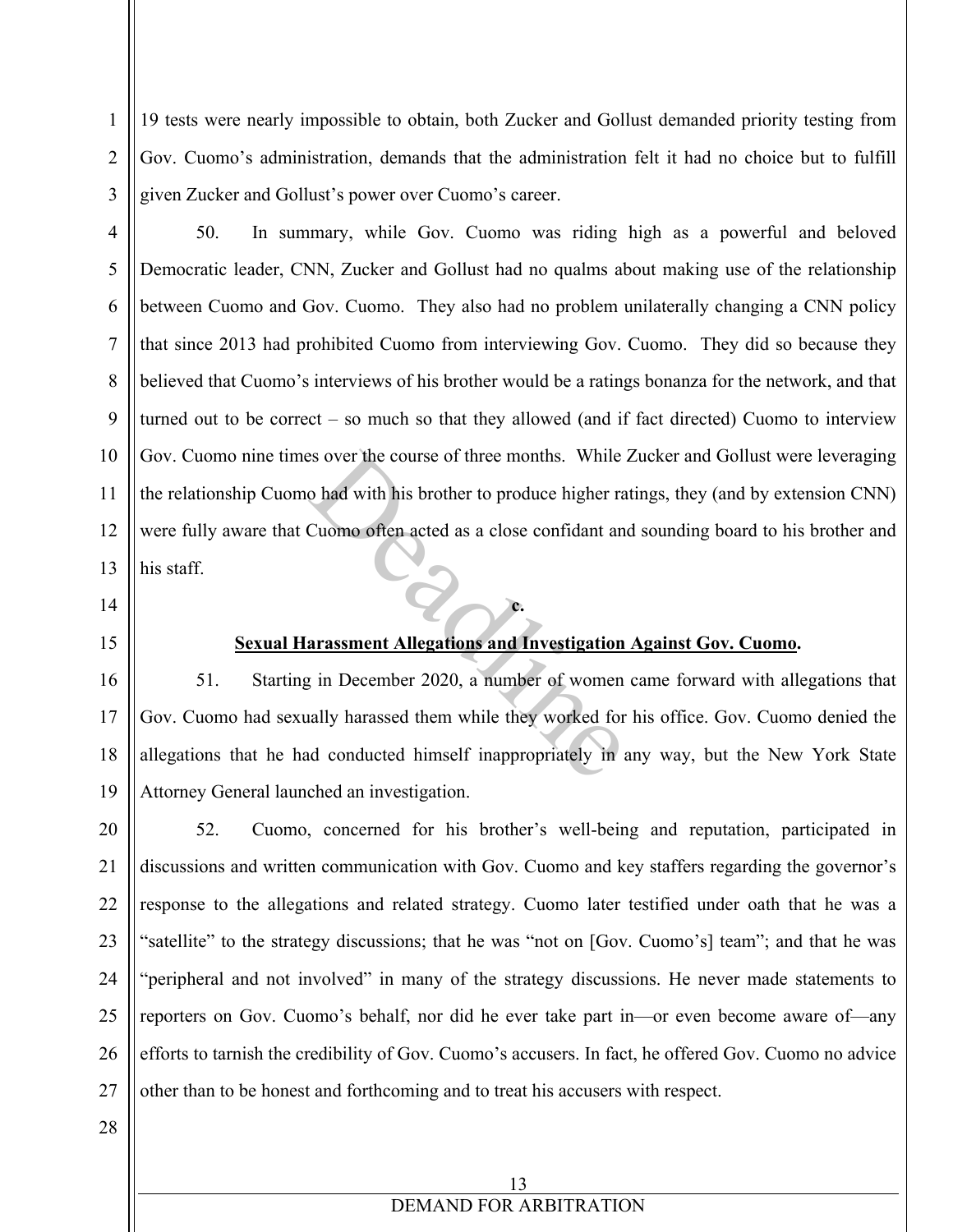53. In February 2021, after the harassment allegations surfaced, CNN conveniently reinstated its policy against permitting Cuomo to interview Gov. Cuomo. Cuomo immediately and fully complied with the policy and made a public statement on his show explaining that he had not taken and would not take any role in CNN's coverage of the allegations against Gov. Cuomo.

1

2

3

4

5

6

7

8

9

10

11

12

54. On May 20, 2021, *The Washington Post* reported that Cuomo had provided support to Gov. Cuomo as he faced the harassment allegations. Zucker and Gollust had been fully aware of the extent and nature of Cuomo's assistance to his brother, including that he sometimes extended his assistance to Gov. Cuomo's staff. Thus, after *The Washington Post* story ran, CNN released a statement acknowledging that Cuomo "often serves as a sounding board for his brother," but that it was "inappropriate [for Cuomo] to engage in conversations that included members of the Governor's staff." This statement was disingenuous considering that CNN was aware of and endorsed Cuomo's assistance to his brother.

13 14 15 16 17 18 55. Cuomo publicly apologized for any actual or perceived transgression of journalistic ethics. Tellingly, CNN and Zucker conducted no internal investigation about the details of Cuomo's contacts with Gov. Cuomo and his staff—because they already knew that such an investigation would not reveal any new information that would merit disciplining Cuomo. Indeed, Zucker told CNN employees during a town hall meeting that Cuomo would not be punished in any manner because it would be "pointless" to do so. r Cuomo] to engage in conversations that i<br>was disingenuous considering that CNN v<br>er.<br>publicly apologized for any actual or per<br>land Zucker conducted no internal investi<br>uomo and his staff—because they alread<br>new informat

19 20 21 22 23 24 56. In any event, CNN did not believe there were grounds to take any disciplinary action against Cuomo as a result of him engaging in conversations with members of the Governor's staff. Again, CNN did not look further into this at that time indicating (i) its executives were fully aware of what Cuomo was doing to assist his brother, including his communications with Gov Cuomo's staff, and/or (ii) no matter the nature or extent of Cuomo's communications with Gov. Cuomo's staff, it would not warrant any disciplinary action.

25 26 57. On July 15, 2021, Cuomo was deposed in connection with the state investigation into Gov. Cuomo's conduct.

27 28 58. On August 3, 2021, the Office of the New York State Attorney General released its report on the investigation into Gov. Cuomo's conduct.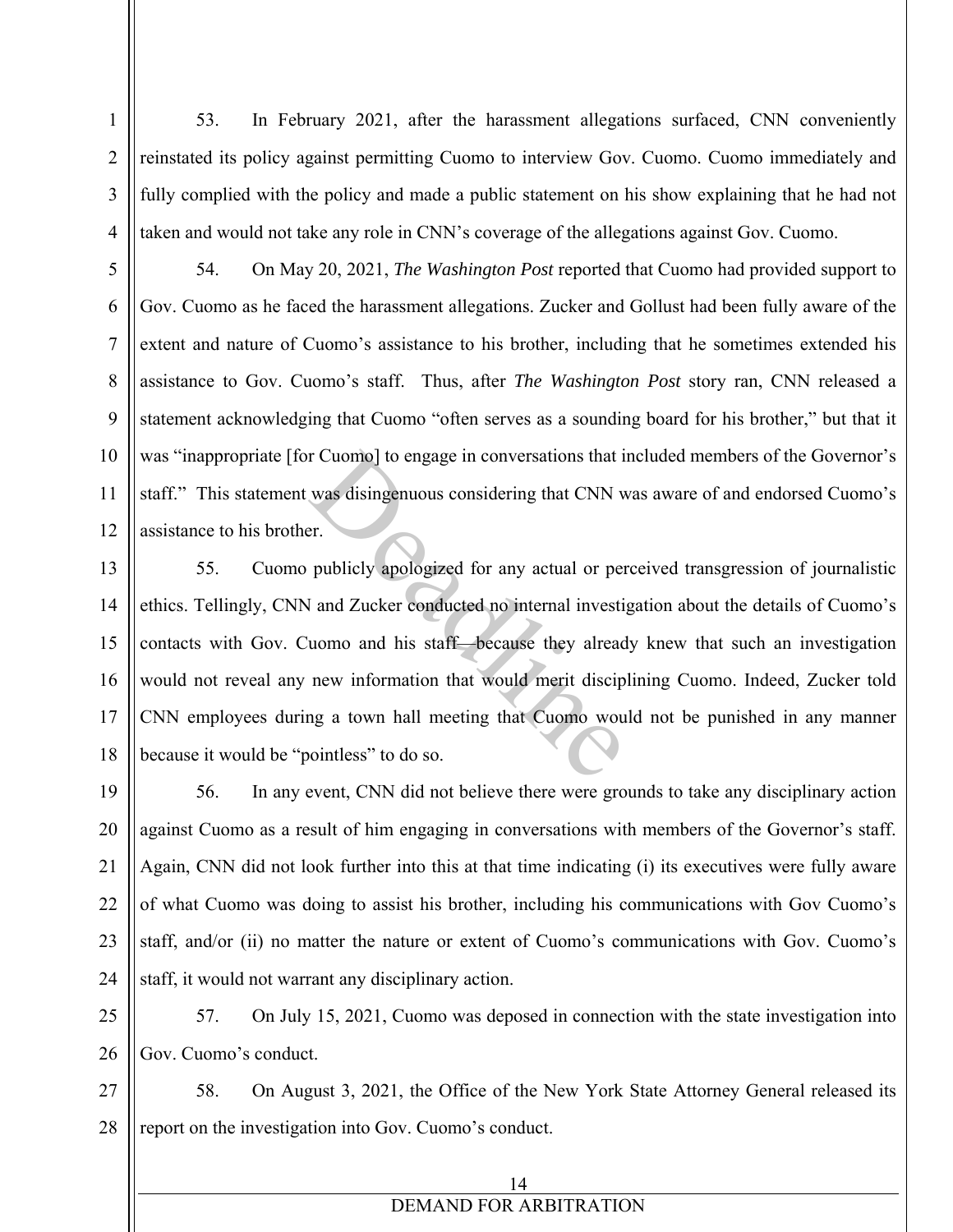1 2 59. On August 10, 2021, Gov. Cuomo announced that he would resign his office effective August 24, 2021.

60. On November 29, 2021, the NYAG released the transcript of Cuomo's deposition in connection with its investigation into Gov. Cuomo's conduct. The deposition records included details about Cuomo's assistance to his brother during the investigation—none of which was new information to CNN or Zucker and Gollust.

61. As the NYAG report makes clear and as noted above, Cuomo never reported on the air about his brother, and he never contacted or otherwise sought to influence any journalist who was reporting on Gov. Cuomo and the allegations against him. He never "dug up dirt" or otherwise actively sought information about any of Gov. Cuomo's accusers. Most importantly, he never lied to anyone, including Zucker, Gollust or anyone else at CNN about what he was doing to help his brother.

62. The NYAG report showed that Cuomo provided his suggestions on certain statements Gov. Cuomo made, including one regarding the allegations of one of the accusers. It also showed that in one instance Cuomo received *unsolicited* information about one of the accusers and passed along that information to Gov. Cuomo's staff. He also shared links to news coverage and, at times, offered his opinions on it. Again, *in one instance*, he checked with a [friend/former colleague] to see if he had any knowledge about the timing of a story about Gov. Cuomo that was in the works – but, again, never contacted or otherwise sought to influence any journalist working on a story about his brother. The nature of what Cuomo was doing in acting as a sounding board to Gov. Cuomo and his staff was well known to Zucker and Gollust. ation about any of Gov. Cuomo's accusers<br>cker, Gollust or anyone else at CNN abo<br>/<br>AG report showed that Cuomo provided h<br>cluding one regarding the allegations of c<br>uomo received *unsolicited* information ab<br>to Gov. Cuomo'

23 24 25 26 27 28 63. Despite the fact that the NYAG's report did not contain any information that was new to CNN, Zucker, or Gollust, Zucker summoned Cuomo for a meeting on or about November 30, 2021. Zucker, Gollust, and other CNN executives attended the meeting with Cuomo. At the meeting, for the first time, Zucker falsely claimed that he had been unaware of the extent and nature of the assistance Cuomo had provided his brother. Cuomo, taken aback, replied that he had been forthcoming about his involvement and that Zucker had known what Cuomo was doing throughout. Zucker told Cuomo he would be suspended pending an internal review, but assured Cuomo that he

3

4

5

6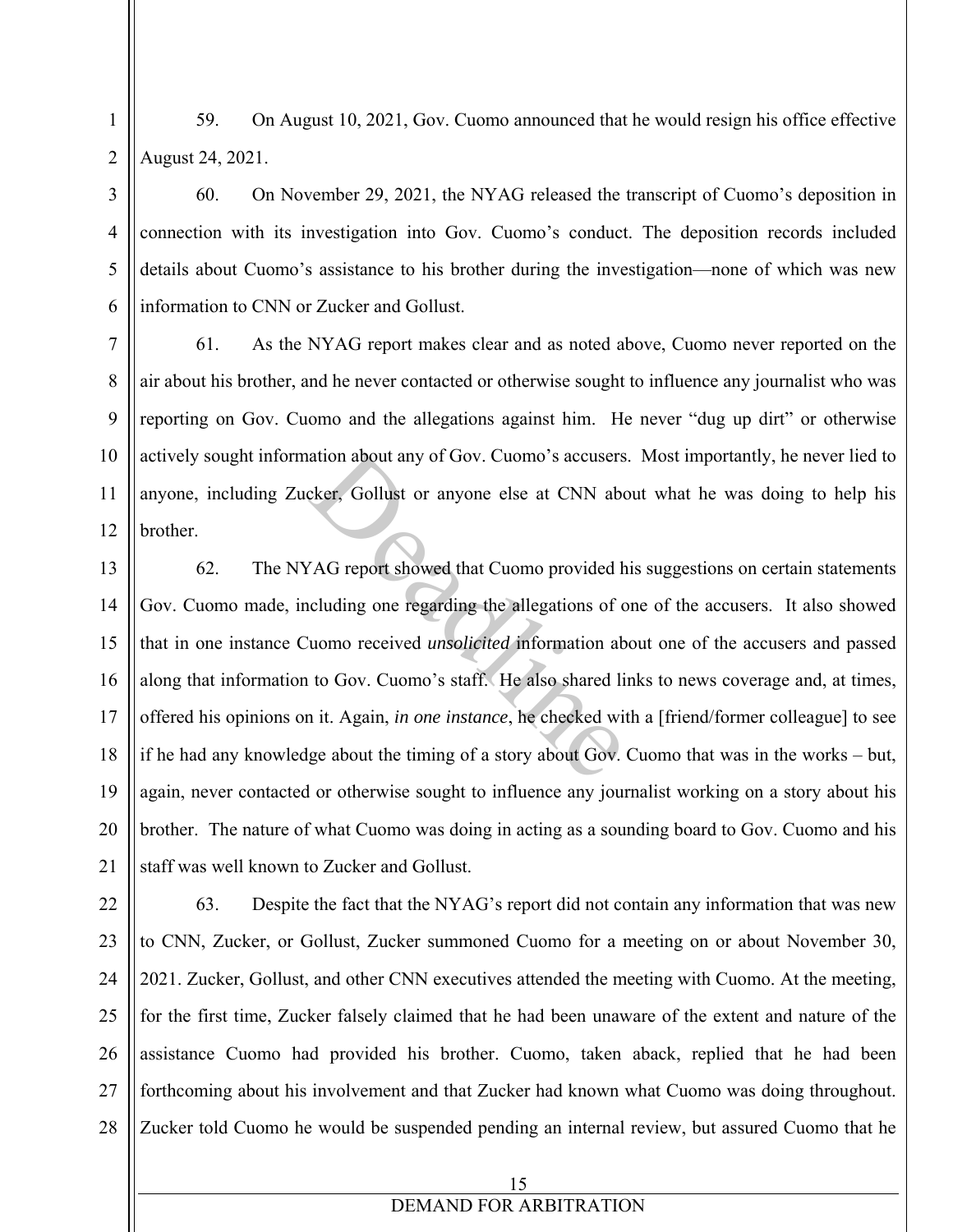1 2 would have the chance to present his perspective and to answer questions. Zucker reassured Cuomo that Cuomo would keep his job and that the release of the transcript didn't change anything.

64. On November 30, 2021, CNN publicly announced Cuomo's indefinite suspension, falsely claiming in its statement that the documents released by the Office of the New York State Attorney General "point[ed] to a greater level of involvement in [Gov. Cuomo's] efforts than [CNN] previously knew."

65. Also on November 30, 2021, CNN retained the law firm Cravath, Swaine & Moore ("Cravath") to conduct an internal investigation into Cuomo's conduct.

9 10 11 12 66. CNN's own media reporter, Brian Stelter, stated on the air, "I think it's possible he will be on the bench for several weeks. It's possible he'll be back in January." Brian Flood, "CNN's Brian Stelter Indicates Chris Cuomo Might Only Be Suspended for a Few Weeks," Fox News (Dec. 1, 2021), https://www.foxnews.com/media/brian-stelter-cuomo-suspended-weeks.

13

14

15

16

17

18

19

20

3

4

5

6

7

8

67. On December 1, 2021, an employment lawyer sent CNN a letter with allegations of sexual misconduct against Cuomo from 2011 made by an anonymous person who claimed to be a former colleague of Cuomo's at ABC News, before he joined CNN in 2013. The allegations were entirely fabricated, and the timing of the letter strongly suggests it had the objective of battering Cuomo with false accusations while he was already on the ropes. or several weeks. It's possible he'll be backtris Cuomo Might Only Be Suspended<br>foxnews.com/media/brian-stelter-cuomo-s<br>cember 1, 2021, an employment lawyer se<br>ainst Cuomo from 2011 made by an anon<br>'uomo's at ABC News, bef

68. On December 3, 2021, Cravath provided CNN with a report on its investigation. Their entire "investigation" had taken just three days. Notably, throughout the investigation, no one had ever interviewed Cuomo or provided him any opportunity to explain what had happened.

- 21
- 22

## **Terminations of Cuomo, Zucker and Gollust by Turner.**

**d.** 

23 24 25 26 27 28 69. On December 4, 2021, Zucker called Cuomo and informed him that he would be terminated. Zucker stated that the report from Cravath had concluded that Cuomo had violated CNN's standards and procedures, but that Zucker had not decided to terminate Cuomo until he learned of the allegations from the anonymous woman against Cuomo. (Despite Zucker's account of his decision to terminate Cuomo, it was reported that "[a] WarnerMedia spokesperson claimed that CNN had already decided to terminate Cuomo because of his involvement with his brother's

16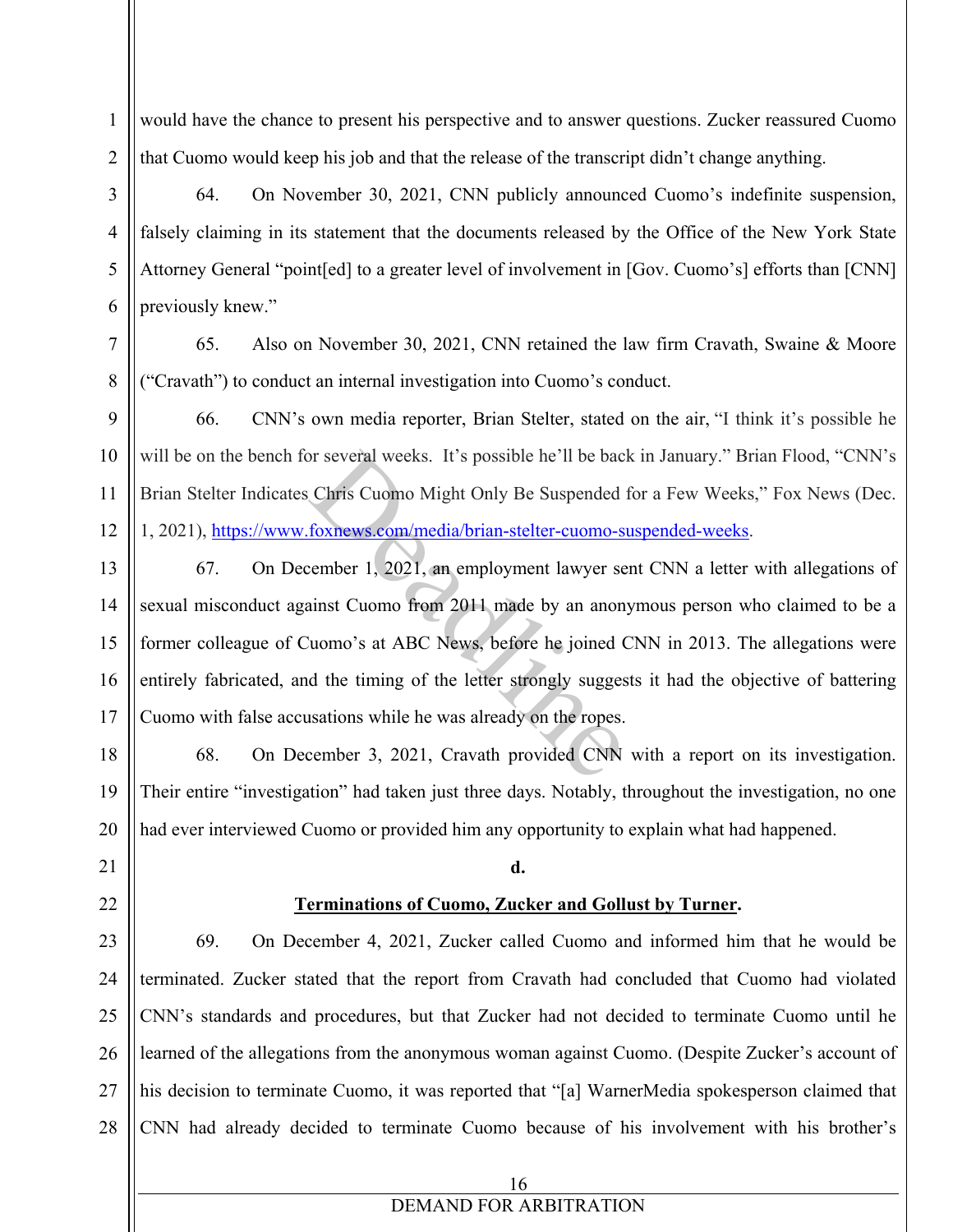defense, and that the sexual assault allegations only precipitated the announcement." Clare Malone, "CNN's Problems Are Bigger than Jeff Zucker," *The New Yorker* (Feb. 19, 2022), https://www.newyorker.com/news/annals-of-communications/cnns-problems-are-bigger-than-jeffzucker.) Cuomo emphatically denied the allegations, but Zucker nevertheless said CNN had to sever its ties with Cuomo.

6

1

2

3

4

5

7

70. CNN did not even attempt to investigate the veracity of the anonymous allegations against Cuomo before deciding to terminate his employment.

8 9 10 11 12 13 14 15 16 17 18 19 20 71. CNN failed to provide any explanation for its abrupt decision to terminate Cuomo in its formal termination letter, which was a mere two sentences long, nor did CNN ever tell Cuomo which of its standards and practices he purportedly violated. However, CNN publicly stated that "he was terminated for violating [CNN's] standards and practices, as well as his lack of candor." Jeremy Barr & Sarah Ellison, "Inside CNN's Decision to Fire Chris Cuomo: 'He Gave Me His Word,'" *Washington Post* (Dec. 6, 2021), https://www.washingtonpost.com/media/2021/12/06/cuomo-cnndismissal-misconduct-zucker/. Yet CNN has never identified what was in the NYAG report or Cuomo's testimony that represented a "greater level of involvement" than Zucker, Gollust or CNN knew. It appears this was a rush to judgment and a decision based on the sensationalized media coverage and public relations considerations. Following the *The Washington Post* story in May 2021 revealing that Cuomo acted as a sounding board to his brother and his staff, CNN determined no action was appropriate and still has yet to identify what in the NYAG report or otherwise changed that determination. and practices he purportedly violated. Howards and practices, as<br>
"Inside CNN's Decision to Fire Chris C<br>
c. 6, 2021), https://www.washingtonpost.<br>
<u>zucker</u>/. Yet CNN has never identified<br>
at represented a "greater level o

21 22 23 24 25 26 72. Notably, for years CNN did not discipline Gollust or Zucker for their egregious violations of CNN policy, including both Gollust and Zucker using their privileged access to Gov. Cuomo to secure COVID tests. But then, based on the findings of the Cravath investigation, Zucker was forced to resign from CNN on February 2, 2022 and was permitted to cite his failure to properly disclose his romantic relationship with Gollust as the reason he was resigning, even though that was not the real reason for his resignation.

27 28 73. After initially remaining with CNN, Gollust was fired on February 15, 2022. Three days later, *The New York Times* reported on her "trove of written communications" with Gov.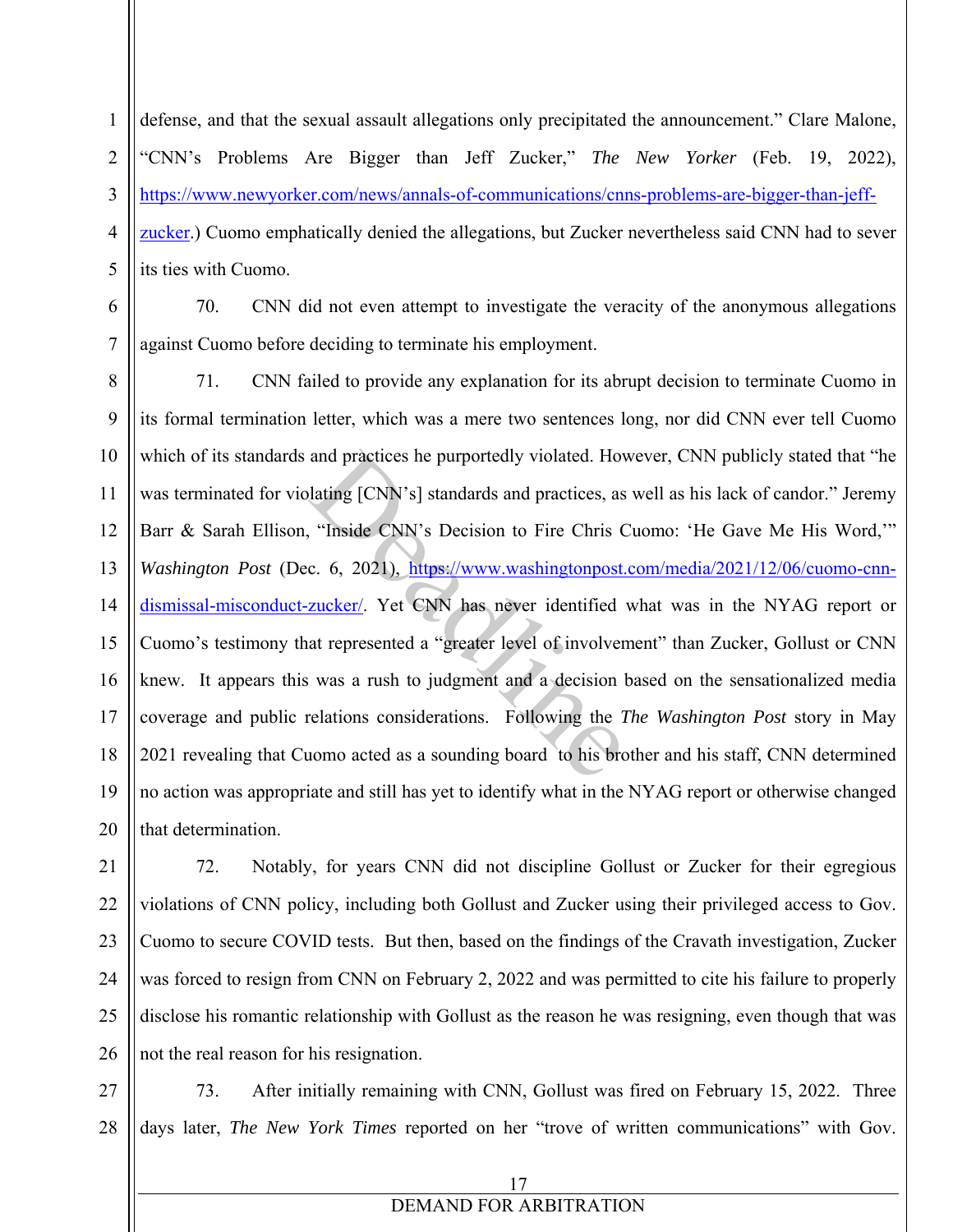1 2 3 4 5 6 7 8 9 10 11 12 13 Cuomo, including messages in which she agreed to pre-arrange questions for Gov. Cuomo in advance of interviews. Michael M. Grynbaum et al., "CNN Executive Was Ousted After Discussing Interview Topics with Governor," *The New York Times* (Feb. 18, 2022), https://www.nytimes.com/2022/02/18/business/media/allison-gollust-cnn-cuomo.html. In fact, *The Wall Street Journal* later reported that Gollust herself offered advice to Gov. Cuomo on how to respond to the allegations. She texted Cuomo a sentence she suggested adding to a statement by Gov. Cuomo regarding the allegations; she also asked Cuomo whether one of Gov. Cuomo's accusers had ever said publicly that Gov. Cuomo had never touched her, saying that CNN should report on such a statement if it had been made. A spokesperson for Gollust later described these and other actions by Gollust as "innocuous" and "mundane." Joe Flint & Benjamin Mullin, "CNN Probe Finds Allison Gollust Assisted Chris Cuomo in His Efforts to Help Andrew Cuomo," *Wall Street Journal* (Feb. 25, 2022), https://www.wsj.com/articles/cnn-probe-finds-allison-gollust-assistedchris-cuomo-in-his-efforts-to-help-andrew-cuomost as "innocuous" and "mundane." Joe Flir<br>Assisted Chris Cuomo in His Efforts to<br>2022), https://www.wsj.com/articles/cnn-<br>forts-to-help-andrew-cuomo-<br>0qw0abzildq&reflink=article email share<br>and Zucker were fully aware of C

14 15 16 11645829880?st=g0i30qw0abzildq&reflink=article\_email\_share. This only serves as further evidence that Gollust and Zucker were fully aware of Cuomo's assistance to his brother and endorsed it.

- 17
- 18

### **CNN Disparages Cuomo in Violation of the Employment Agreement**

**e.** 

19 20 21 22 23 24 25 74. Both before and after CNN's unjustifiable termination of Cuomo, CNN has repeatedly violated its covenant in Cuomo's Employment Agreement that CNN would "make reasonable efforts to instruct its employees not to make any intentionally disparaging comments regarding [Cuomo] in the context of [Cuomo's] business and professional activities." (Agreement, § 11(e).) CNN's failure to undertake reasonable efforts to instruct its employees not to make intentionally disparaging comments regarding Cuomo is underscored by the volume and frequency of such disparaging comments. Below is just a selection of examples.

26 27 28 75. CNN allowed its employees to publicly slam Cuomo even before CNN took any steps to discipline him. Jake Tapper, a CNN anchor, stated in May 2021 that he "cannot imagine a world in which anyone in journalism thinks that [Cuomo's assistance to Gov. Cuomo] was appropriate."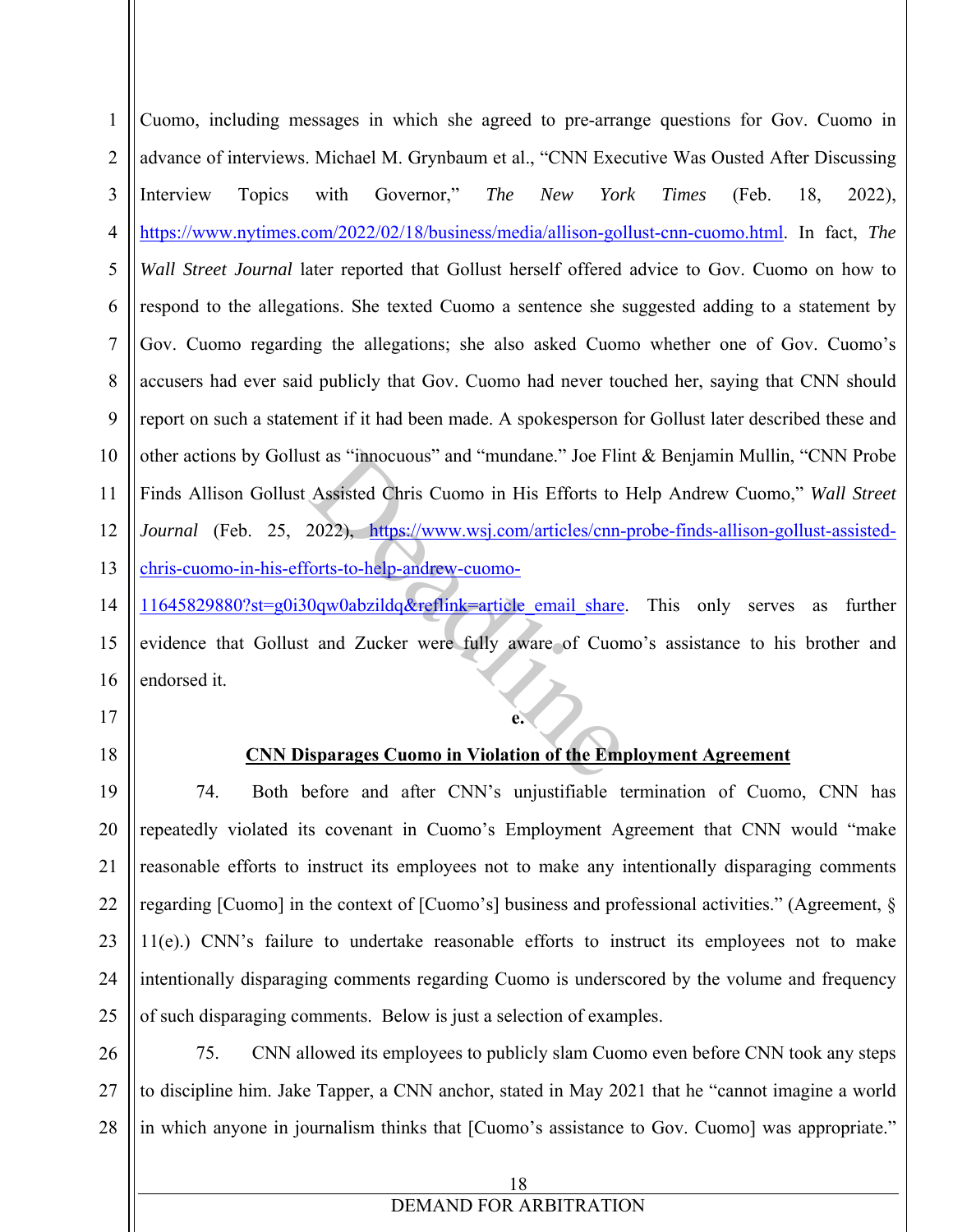1 2 3 4 5 6 7 8 9 10 11 12 13 14 15 16 17 18 19 Erik Wemple, "Jake Tapper Backs Criticism of Colleague Chris Cuomo," *Washington Post* (May 27, 2021), https://www.washingtonpost.com/opinions/2021/05/27/jake-tapper-backs-criticismcolleague-chris-cuomo/; *see also* Justin Baragona, "CNN Insiders Disgusted After Network Seemingly Rolls Over for Chris Cuomo," *The Daily Beast* (May 25, 2021), https://www.thedailybeast.com/cnn-insiders-disgusted-after-network-seemingly-rolls-over-for-chriscuomo ("'Chris Cuomo's concern for his brother is admirable but working to discredit the multiple women who have accused Andrew Cuomo of sexual impropriety is both journalistically and morally immoral,' added another [CNN] insider"; "'It was a complete letdown of journalistic ethics'"); Julia Reinstein, "CNN Is Still Standing By Chris Cuomo, Despite His Role in His Brother's Alleged Sexual Harassment Saga," *BuzzFeed.News* (Aug. 3, 2021), https://www.buzzfeednews.com/article/juliareinstein/chris-cuomo-cnn-andrew-harassment (quoting a "current CNN staffer" as saying, "[T]he fact that Chris Cuomo wasn't fired over his inappropriate conflict of interest in actively affecting a news story is not only irresponsible of CNN, but also a disgrace to journalism."). It is important to emphasize that the claims in these comments that Cuomo was "working to discredit" any of Gov. Cuomo's accusers and that Cuomo was "actively affecting" the Gov. Cuomo news story are, as demonstrated by the contents of the NYAG report, absolutely false. And those false claims represent the kind of media sensationalism and misleading narratives that influenced CNN's rush to judgment and its caving to public commentary in wrongfully terminating Cuomo. Saga," *BuzzFeed.News*<br>news.com/article/juliareinstein/chris-cuome<br>r" as saying, "[T]he fact that Chris Cuome<br>actively affecting a news story is not onl<br>."). It is important to emphasize that the cla<br>edit" any of Gov. Cuom

20 21 22 23 24 25 26 76. At the time CNN suspended Cuomo, CNN released a statement claiming that documents revealed during the New York State Attorney General's investigation "point to a greater level of involvement in [Gov. Cuomo's] efforts than CNN previously knew." Brian Stelter, "CNN Fires Chris Cuomo," *CNN* (Dec. 5, 2021), https://www.cnn.com/2021/12/04/media/cnn-fires-chriscuomo/index.html. This statement suggested that Cuomo had concealed his efforts to assist his brother from CNN, when in fact Cuomo kept CNN executives aware of his situation and never lied to them about any aspect of the support he gave to his brother.

27 28 77. Following Cuomo's termination, CNN escalated its campaign to smear Cuomo as a dishonest, unethical liar. The *New York Post* reported that a "CNN source" stated, "[Cuomo's]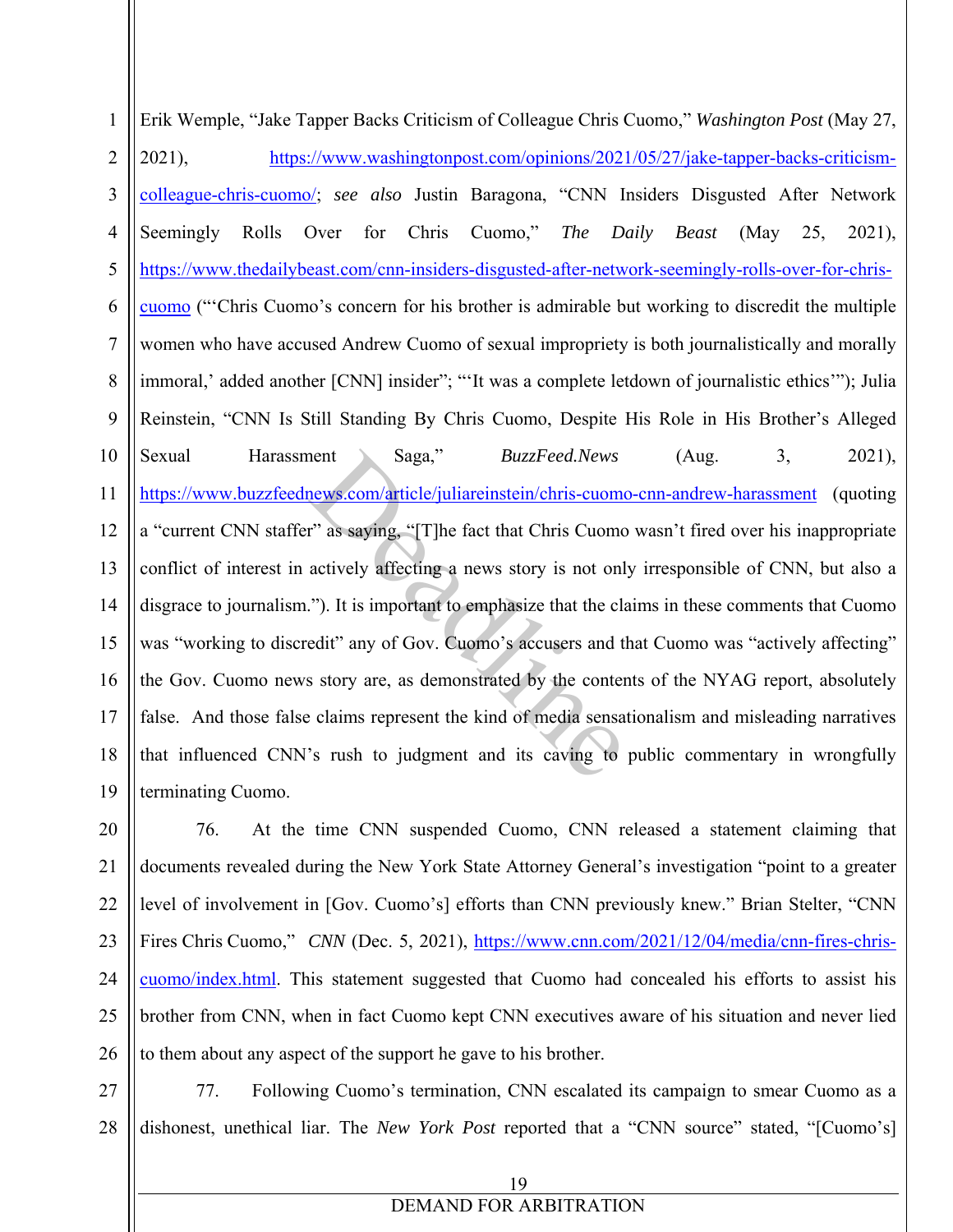biggest crime was he lied to Zucker. He didn't own up to it." Alexandra Steigrad & Bruce Golding, "Chris Cuomo's Texts Were the Final Straw for CNN Boss Jeff Zucker," *New York Post* (Dec. 1, 2021), https://nypost.com/2021/12/01/chris-cuomos-texts-were-the-final-straw-for-cnn-boss-jeffzucker/.

5 6 7 8 9 10 11 12 13 14 15 16 17 18 19 20 21 22 23 24 25 26 27 78. Zucker was widely reported to be spreading the account that Cuomo had "lied" about his relationship with Gov. Cuomo. *See, e.g.*, David Folkenflik, "CNN Anchors Grill CEO Over Ouster of Ex-News Chief Jeff Zucker as Sale Looms," *NPR* (Feb. 7, 2022), https://www.npr.org/2022/02/07/1078924489/cnn-jeff-zucker-resigns-anchors-grill-jason-kilar; *see also* Erik Wemple, "CNN Hypocritically Blames Chris Cuomo for 'Violating Our Standards and Practices," *The Washington Post* (Dec. 6, 2021), https://www.washingtonpost.com/opinions/2021/12/06/cnn-hypocritically-blames-chris-cuomoviolating-our-standards-practices/ ("Cuomo 'had been much more deeply involved than we had ever known and than he'd ever told us,' Zucker said on a Monday morning call with CNN employees, according to a source."); Jeremy Barr & Sarah Ellison, "Inside CNN"s Decision to Fire Chris Cuomo: 'He Gave Me His Word,'" *Yahoo! News* (Dec. 6, 2021) ("Zucker framed Cuomo's lack of candor as a betrayal, noting that 'he gave me his word that there was no involvement' beyond advice and support to his brother. 'And in the weeks and months that followed, he gave repeated, similar assurances not just to me but to other key members of our management team here.'"); Charlotte Klein, "The Zucker-Cuomo Saga Just Got Even Messier," *Vanity Fair* (Feb. 16, 2022), https://www.vanityfair.com/news/2022/02/the-zucker-cuomo-saga-just-got-even-messier (reporting that Zucker told Cuomo that the "series of scandals" had become "too much" for CNN). Zucker further accused Cuomo of having damaged CNN's reputation, arguing that Cuomo could not claim the remaining amounts owed under his Employment agreement because "[Cuomo's] conduct—in advising his brother—brought the network into disrepute." Jennifer Smith et al., "Chris Cuomo 'Blew Whistle on CNN Boss Jeff Zucker's' Affair," *Daily Mail* (Feb. 2, 2022), https://www.dailymail.co.uk/news/article-10468905/CNN-president-Jeff-Zucker-quits-amid-Chris-Cuomo-fallout-admits-having-affair-with.html. *Mashington Post*<br>
<u>Deal ("Cuomo 'had been much more ever told us,</u>" Zucker said on a Monday in<br>
2."); Jeremy Barr & Sarah Ellison, "Insi<br>
2."); Jeremy Barr & Sarah Ellison, "Insi<br>
2."); Jeremy Barr & Sarah Ellison, "Ins

28

1

2

3

4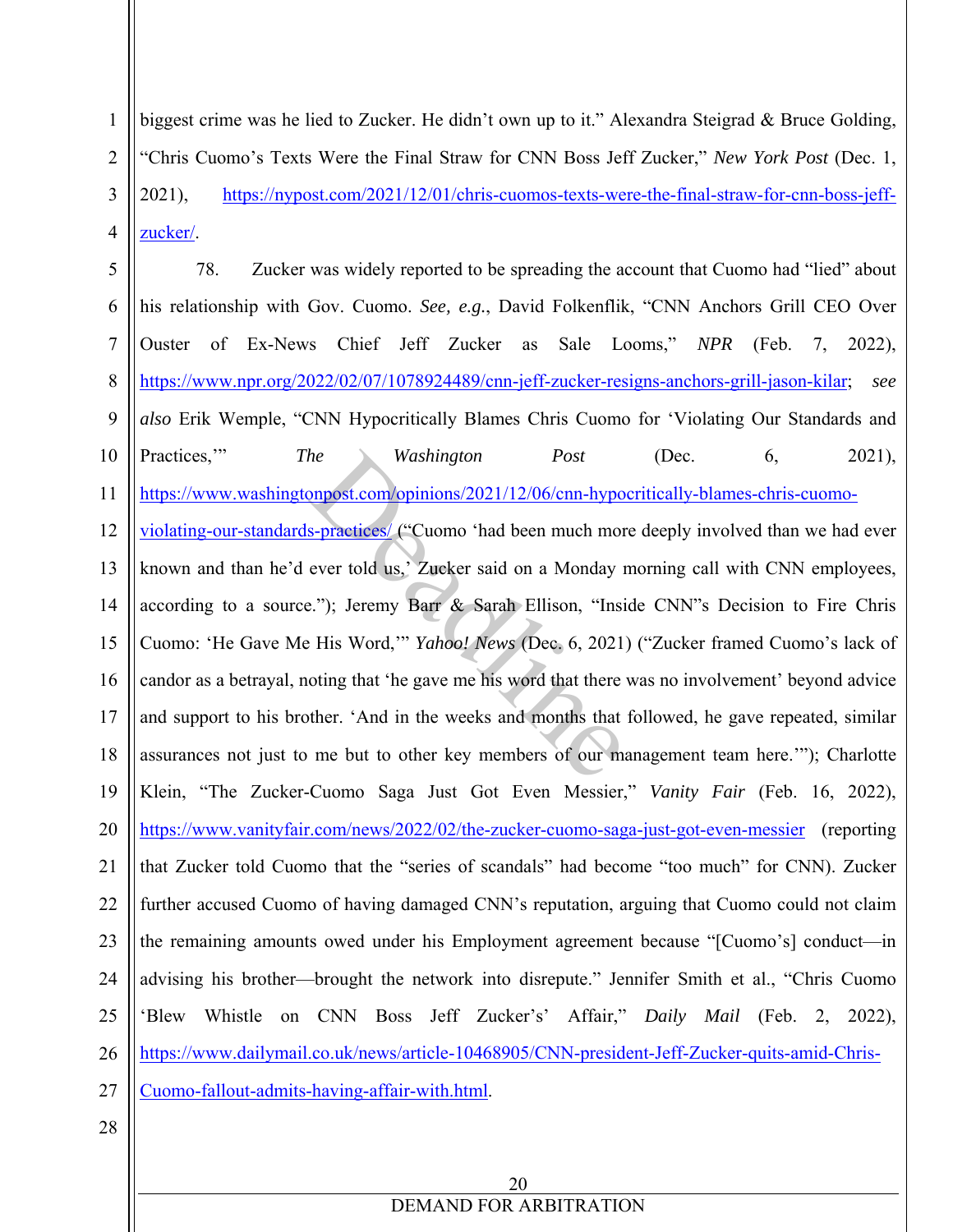2 3 4 5 6 79. CNN itself published disparaging statements about Cuomo, saying, "[Cuomo] has made a number of accusations that are patently false. This reinforces why he was terminated for violating our standards and practices, as well as his lack of candor." Erik Wemple, "CNN Hypocritically Blames Chris Cuomo for 'Violating Our Standards and Practices,'" *The Washington Post* (Dec. 6, 2021), https://www.washingtonpost.com/opinions/2021/12/06/cnn-hypocriticallyblames-chris-cuomo-violating-our-standards-practices/.

1

7 8 9 10 11 12 13 14 15 16 17 18 80. CNN permitted its employees to spread disparaging statements about Cuomo's conduct, casting aspersions on his ethics as a journalist. NPR reported that "[n]umerous CNN journalists have told NPR and other news outlets that they believed Chris Cuomo had clearly violated professional and ethical canons by seeking to manage media coverage of his brother"—a demonstrably false claim, since Cuomo *never* sought to influence media coverage of Gov. Cuomo. David Folkenflik, "Chris Cuomo, Newly Fired from CNN, Faces an Allegation of Sexual Misconduct," *NPR* (Dec. 5, 2021), https://www.npr.org/2021/12/05/1061639233/chris-cuomonewly-fired-from-cnn-faces-an-allegation-of-sexual-misconduct. Another "CNN source" described Cuomo's truthful description of CNN's awareness of his activities as "bogus." Andy Meek, "The Chris Cuomo Saga at CNN Just Got a Lot Messier," *Forbes* (Dec. 6, 2021), https://www.forbes.com/sites/andymeek/2021/12/06/the-chris-cuomo-saga-at-cnn-just-got-a-lotmessier/?sh=47f8ea433668. and ethical canons by seeking to manage<br>
im, since Cuomo *never* sought to influence<br>
Chris Cuomo, Newly Fired from CNN<br>
(Dec. 5, 2021), https://www.npr.org/20<br>
faces-an-allegation-of-sexual-misconduct.<br>
cription of CNN's

21 19 20 21 22 23 24 25 26 27 28 81. Jason Kilar, the chief executive of CNN's parent company, WarnerMedia, wrote a memo in which he claimed that an internal investigation "found violations of company policies" by Cuomo. Emily Steel et al., "How a Secret Assault Allegations Against an Anchor Upended CNN and Jeff Zucker," *The New York Times* (Feb. 15, 2022), https://www.nytimes.com/2022/02/15/business/jeff-zucker-cnn.html; *see also* John Koblin & Michael M. Grynbaum, "CNN's Parent Cites Journalistic Lapses in Jeff Zucker's Exit, As Another Executive Resigns," *The New York Times* (Feb. 15, 2022), https://www.nytimes.com/2022/02/15/business/media/allison-gollust-cnn-jeff-zucker.html ("'Based on interviews of more than 40 individuals and a review of over 100,000 texts and emails, the investigation found violations of company policies, including CNN's News Standards and Practices,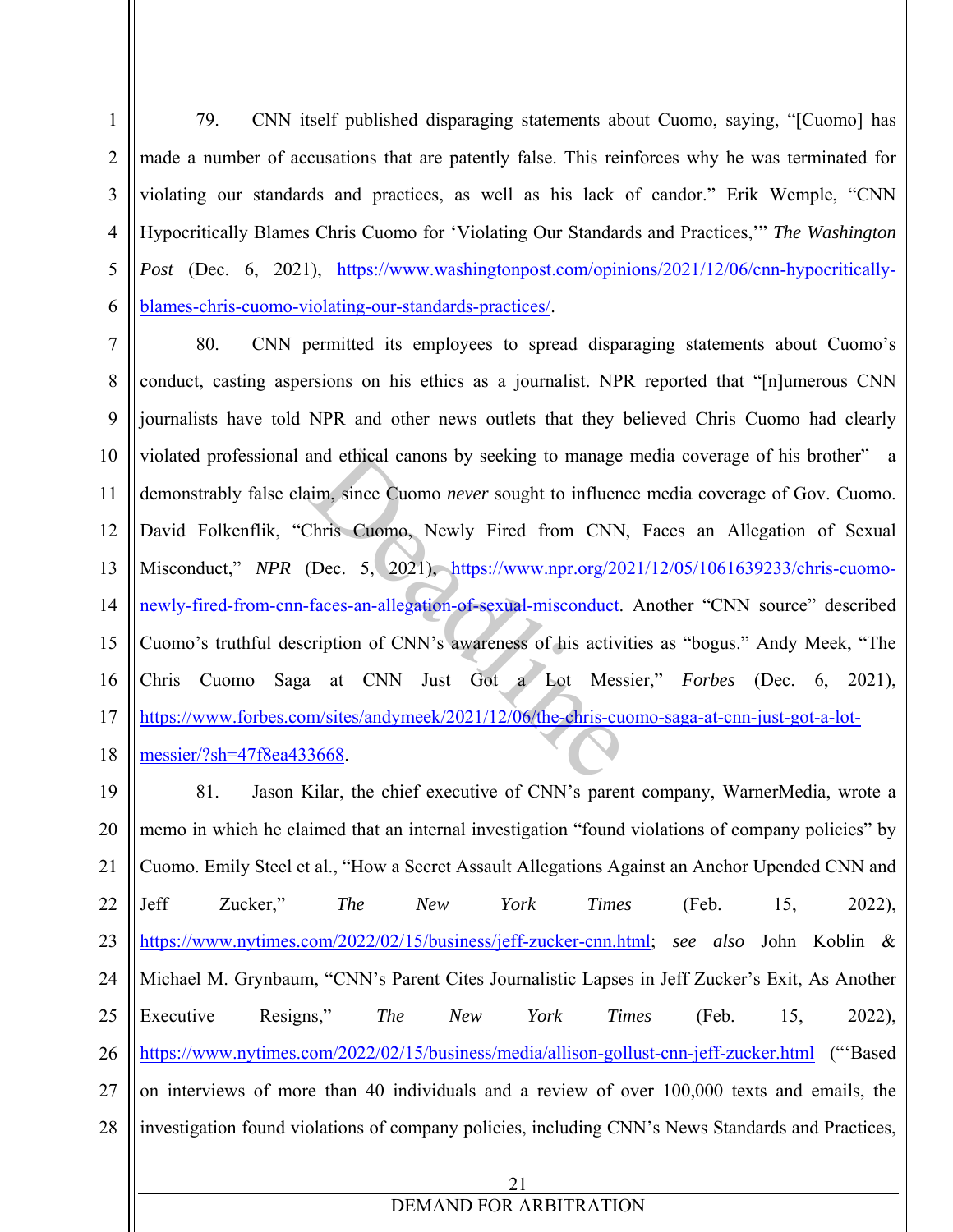by Jeff Zucker, Allison Gollust and Chris Cuomo,' Mr. Kilar wrote on Tuesday. . . . 'We have the highest standards of journalistic integrity at CNN, and those rules must apply to everyone equally."").

1

2

3

4 5 6 7 8 9 10 11 12 13 14 15 82. Jake Tapper, a CNN anchor, publicly stated that Cuomo "put [CNN] in a bad spot." *Id.* Tapper went on to say Cuomo had hired a lawyer who seemed eager to leak damaging information about Mr. Zucker unless CNN gave him severance, saying, "An outside observer might say, 'Well, it looks like Chris Cuomo succeeded.' . . . He threatened Jeff [Zucker]. Jeff said we don't negotiate with terrorists. And Chris [Cuomo] blew the place up. How do we get past the perception that this is the bad guy winning?" Benjamin Mullin, "CNN Employees Grill WarnerMedia CEO Over Jeff Zucker's Departure," *The Wall Street Journal* (Feb. 2, 2022), https://www.wsj.com/articles/cnn-employees-grill-warnermedia-ceo-over-jeff-zuckers-departure-11643863540. Tapper had previously "publicly blasted Chris Cuomo's ethics" and "appeared to be gunning for" Cuomo's job. Alexandra Steigrad & Bruce Golding, "Chris Cuomo's Texts Were the Final Straw for CNN Boss Jeff Zucker," *New York Post* (Dec. 1, 2021), https://nypost.com/2021/12/01/chris-cuomos-texts-were-the-final-straw-for-cnn-boss-jeff-zucker/. r's Departure," The Wall Street<br>
articles/cnn-employees-grill-warnermedia-<br>
had previously "publicly blasted Chris Constant<br>
s job. Alexandra Steigrad & Bruce Goldin<br>
CNN Boss Jeff Zucker," New<br>
21/12/01/chris-cuomos-texts

16 17 18 19 83. Don Lemon, another CNN anchor, claimed that Cuomo had been "found to break with those journalistic standards and then [was] paid handsomely for it." David Rutz, "Chris Cuomo a 'Despised Figure' Within CNN at This Point as Fallout Continues Over His Firing: Insider," *Fox News* (Feb. 17, 2022), https://www.foxnews.com/media/chris-cuomo-despised-figure-cnn-fallout.

20 21 22 23 24 25 84. Anderson Cooper, another CNN anchor, said of Cuomo, "[J]ournalists have strict ethics and strict rules that we are to abide by, and if you don't abide by them, there are repercussions." Ted Johnson, "Anderson Cooper Tells Stephen Colbert What He Thought of Chris Cuomo's Firing: 'Journalists Have Strict Ethics and Strict Rules That We Are to Abide By,'" *Deadline* (Dec. 17, 2021), https://deadline.com/2021/12/anderson-cooper-chris-cuomo-cnn-firing-1234898825/.

26 27 28 85. CNN's chief media correspondent, Brian Stelter, reported that internal CNN sources said Cuomo was "trying to burn the place down." Jennifer Smith et al., "Chris Cuomo 'Blew Whistle on CNN Boss Jeff Zucker's' Affair," *Daily Mail* (Feb. 2, 2022),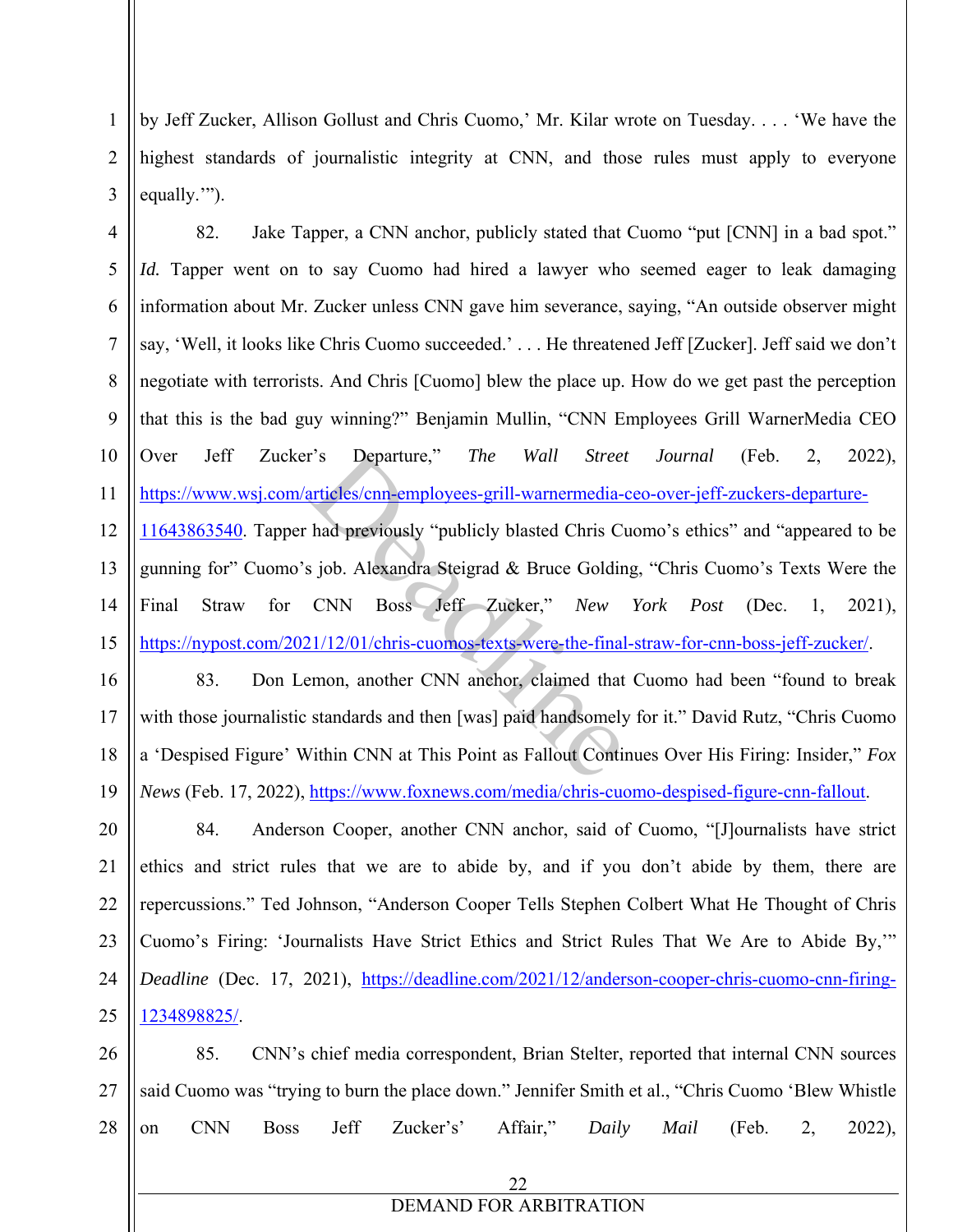1 2 3 4 5 6 7 8 9 10 11 12 13 14 15 16 17 18 19 20 21 22 23 24 25 26 27 28 https://www.dailymail.co.uk/news/article-10468905/CNN-president-Jeff-Zucker-quits-amid-Chris-Cuomo-fallout-admits-having-affair-with.html. Stelter also stated on CNN that Cuomo "was not going out quietly," suggesting Cuomo would seek vengeance for his termination. Emma Nolan, "How the Cuomo Domino Effect Stripped CNN of Top Talent," *Newsweek* (Feb. 4, 2022), https://www.newsweek.com/cnn-andrew-cuomo-domino-effect-stripped-talent-jeff-zucker-chriscuomo-1676212; *see also* Lindsay Kornick, "CNN's Brian Stelter Speculates Jeff Zucker's Resignation Is Chris Cuomo Trying to 'Burn the Place Down,'" *Fox News* (Feb. 2, 2022), https://www.foxnews.com/media/cnn-brian-stelter-jeff-zucker-chris-cuomo-trying-burn-place-down ("[Cuomo] was going to court trying to burn the place down and claiming that he had incriminating information about Zucker and Gollust. So if that is the case, this is a domino effect that begins with Andrew Cuomo, going down the governor's office, and Chris Cuomo being fired from CNN, and then Jeff Zucker losing his job at CNN. That's a remarkable domino effect of chain of events. I think that is part of the story.'"); Khaleda Rahman, "CNN's Chris Cuomo Statement Raises Questions Over 'Additional Information,'" *Newsweek* (Dec. 5, 2021), https://www.newsweek.com/cnn-chriscuomo-statement-raises-questions-additional-information-1656162 ("CNN's media correspondent Brian Stelter discussed the matter with anchor Jim Acosta on the network on Saturday, saying his former colleague had violated journalistic ethics and norms 'not once or twice, but many times.'"); Joseph A. Wuhlfson, "CNN's Brian Stelter on Chris Cuomo Firing: He Caused 'So Many Headaches,' for CNN, Staffers Were 'Very Unhappy,'" *Fox News* (Dec. 4, 2021), https://www.foxnews.com/media/cnns-brian-stelter-on-chris-cuomo-firing (Brian Stelter "dinged Cuomo for 'acting like an unpaid staffer'" for Gov. Cuomo; Cuomo caused "so many headaches" for CNN and "there were many CNN staffers very unhappy with the situation, very frustrated by Chris Cuomo."); Maeve Sheehy, "CNN Fires Chris Cuomo," *Politico* (Dec. 4, 2021), https://www.politico.com/news/2021/12/04/chris-cuomo-fired-cnn-523764 ("Stelter said Chris Cuomo 'was in the virtual war room trying to defend his brother in ways that were journalistically improper."). 86. "Unnamed media sources," who on information and belief include CNN employees, stated that "Chris Cuomo blew the whistle on Zucker's years-long, open-secret affair with Gollust ker and Gollust. So if that is the case, this g down the governor's office, and Chris (<br>g his job at CNN. That's a remarkable dom<br>ry.""); Khaleda Rahman, "CNN's Chris (<br>rrmation,"" *Newsweek* (Dec. 5, 2021), <u>http</u><br>ss-ques

#### 23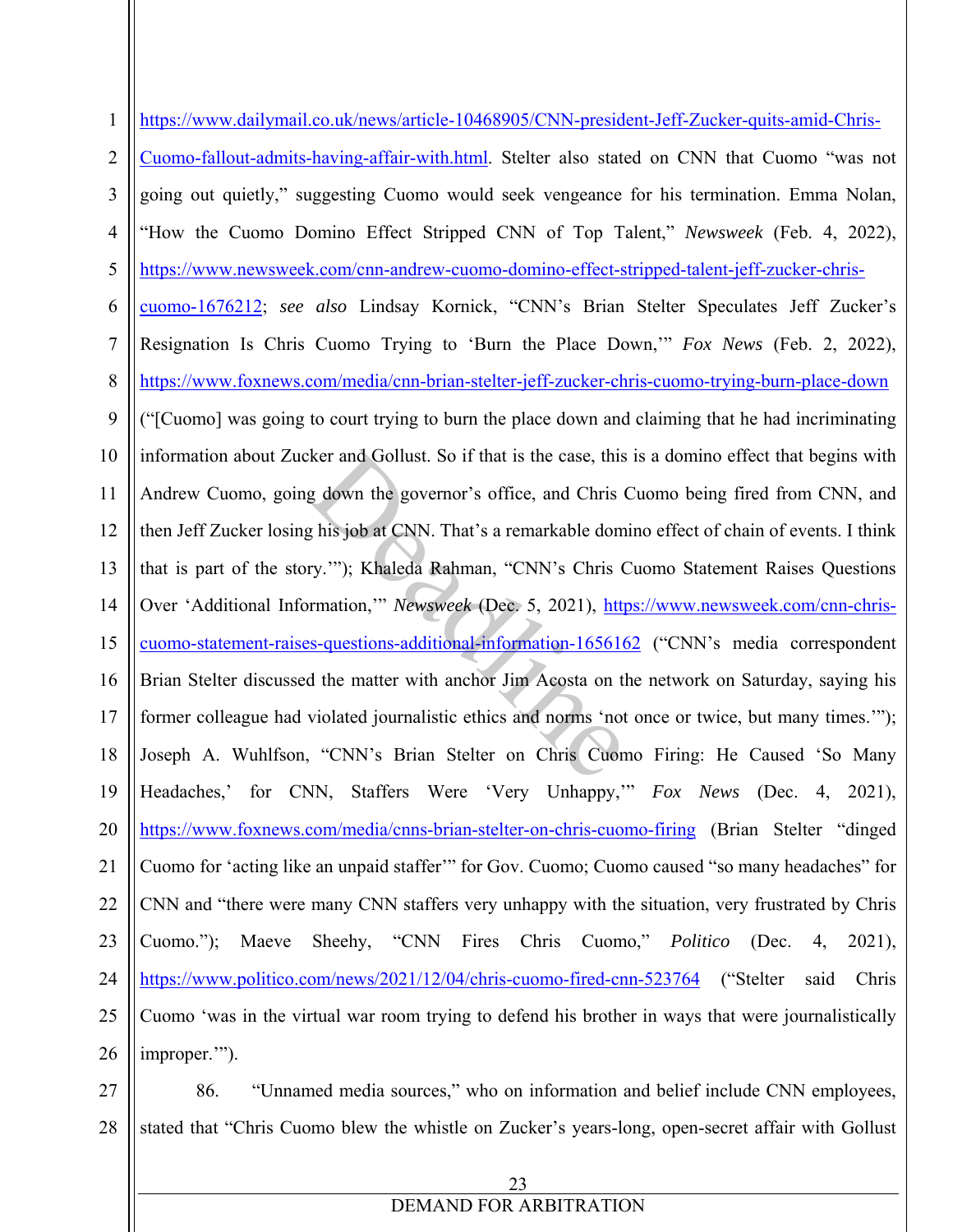24 1 2 3 4 5 6 7 8 9 10 11 12 13 14 15 16 17 18 19 20 21 22 23 24 25 26 27 28 while fighting for his \$18 million severance pay" (Jennifer Smith et al., "Chris Cuomo 'Blew Whistle on CNN Boss Jeff Zucker's' Affair," *Daily Mail* (Feb. 2, 2022), https://www.dailymail.co.uk/news/article-10468905/CNN-president-Jeff-Zucker-quits-amid-Chris-Cuomo-fallout-admits-having-affair-with.html), portraying Cuomo as a vengeful ex-employee bent on retaliation when in fact Cuomo had no part in the public revelation of Zucker and Gollust's relationship. *See also* Sophia Ankel, "CNN Insiders Suspect Chris Cuomo Flagged Jeff Zucker's Workplace Relationship as Revenge for Firing Him, Reports Say," *Yahoo! News* (Feb. 3, 2022), https://news.yahoo.com/cnn-insiders-suspect-chris-cuomo-134251008.html ("Notice Zucker mentioned how this came from the Cuomo investigation,' one senior CNN staffer told the Daily Beast after Zucker's announcement [of his resignation]. 'People think this is clearly Cuomo dragging down Zucker on his way out.'"); Lindsey Ellefson, "Chris Cuomo's Revenge? Inside Jeff Zucker's Sudden Ouster as CNN President," *The Wrap* (Feb. 2, 2022), https://www.thewrap.com/jeff-zuckerouster-cnn-chris-cuomo-revenge/ ("'This is Chris Cuomo's revenge, and it worked,' one media veteran told TheWrap. 'It was done deliberately.'"); Charlie Gasparino & Eleanor Terrett, "Chris Cuomo's \$20M War With CNN to 'Clear His Name' After Zucker Revelation," *Fox Business* (Feb. 4, 2021), https://www.foxbusiness.com/media/chris-cuomos-20m-war-cnn-clear-his-name-zuckerrevelation ("'(Chris's) lawyers might feel differently, but (Chris) won't keep quiet for money,' said one person close to CNN."); David Rutz, "Chris Cuomo a 'Despised Figure' Within CNN at This Point as Fallout Continues Over His Firing: Insider," *Fox News* (Feb. 17, 2022), https://www.foxnews.com/media/chris-cuomo-despised-figure-cnn-fallout ("'[Cuomo] is a despised figure,' said the [CNN] insider."); Jane Their, "CNN Boss Jeff Zucker Fired Chris Cuomo Then Went to His Birthday Party. The Close Relationship Speaks to a Characteristic That Made Him Both an Admired and Flawed Leader," *Fortune* (Feb. 16, 2022), https://fortune.com/2022/02/16/jeffzucker-chris-cuomo-cnn/ ("[S]ome CNN employees found Cuomo's combative, hot-blooded conduct and approach to reporting and commentating 'rude and even threatening.''); Jessica Sager, "CNN Has Fired Chris Cuomo—Find Out Why and How His Brother Andrew's Scandal Played a Part," *Parade* (Dec. 5, 2021), https://parade.com/1246960/jessicasager/chris-cuomo-resign/ ("Even fellow CNN staffers questioned the ethics of Chris [Cuomo] covering Andrew [Cuomo]. CNN's own nouncement [of his resignation]. 'People tway out.'"); Lindsey Ellefson, "Chris Cuor<br>N President," *The Wrap* (Feb. 2, 2022), http://www.forcemeral.org/mailson.com/sidently."); Charlie G<br>With CNN to 'Clear His Name' After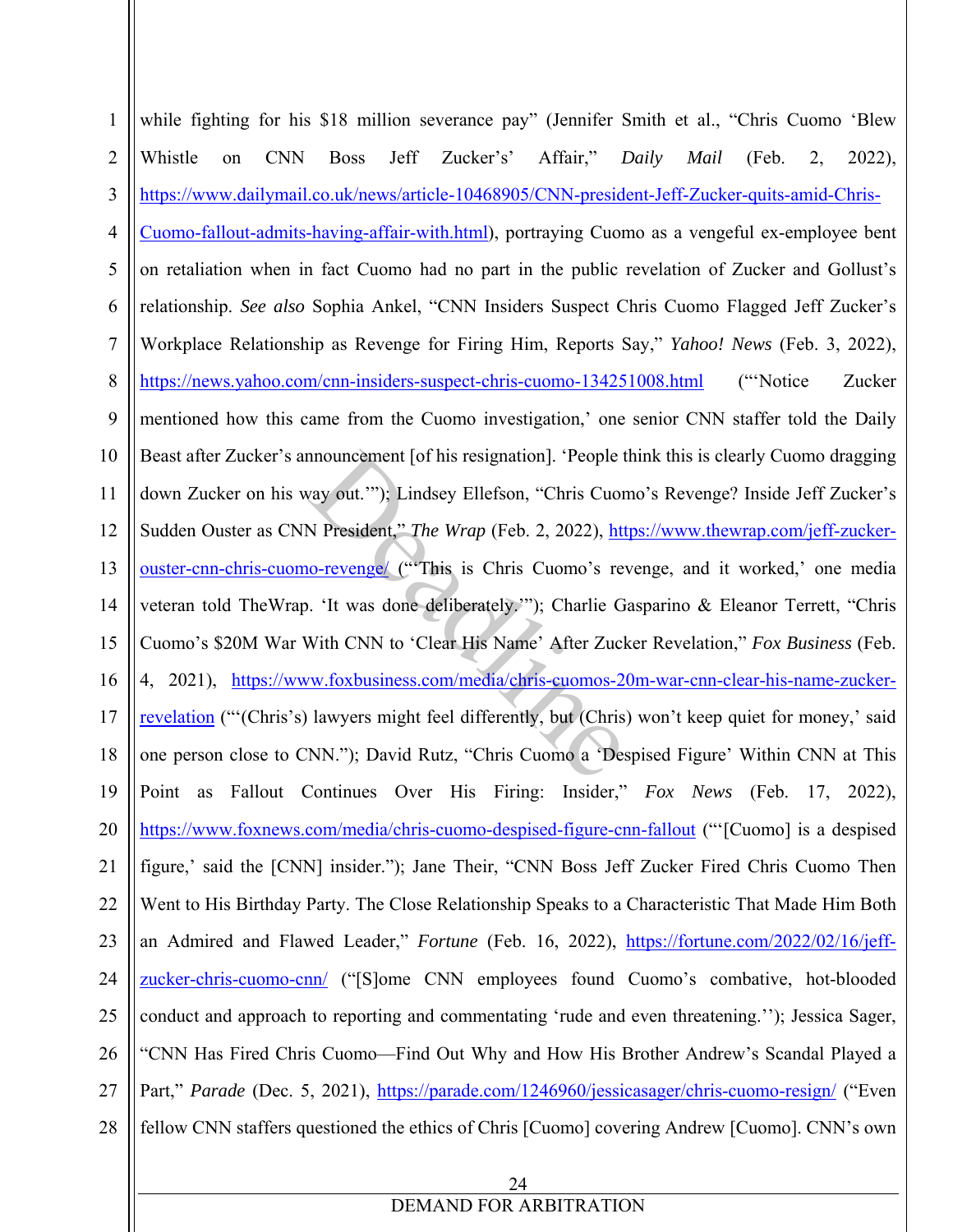1 2 3 4 5 6 7 8 9 10 11 12 senior media reporter, Oliver Darcy, tweeted, 'The revelation that Cuomo had advised his brother during strategy sessions has vexed staffers inside CNN. Multiple CNN staffers told me they were bothered by Cuomo's conduct and the violation of traditional journalistic standards.'"); Lachlan Cartwright et al., "CNN Indefinitely Suspends Chris Cuomo After Docs Reveal He Dug for Dirt on Brother's Accusers," *Daily Beast* (Dec. 1, 2021), https://www.thedailybeast.com/cnn-indefinitelysuspends-chris-cuomo-after-docs-reveal-he-dug-for-dirt-on-andrews-accusers ("Another CNN insider told The Daily Beast that Cuomo had become incredibly unpopular among network staffers and fellow hosts. 'I don't know anyone who likes him,' the insider added."); Lachlan Cartwright et al., "Cuomo 'Livid' After Shock Firing by CNN," *Daily Beast* (Dec. 4, 2021), https://www.thedailybeast.com/cnn-cans-chris-cuomo-for-helping-andrew-cuomo-fight-sexualharassment-allegations ("One CNN insider told The Daily Beast, 'Finally. Chris was a toxic and distracting presence. The network did the right thing.'").

13

14 15 16 17 18 19 20 87. Clearly, if CNN head Jeff Zucker was widely spreading disparaging remarks about Cuomo, there was no effort by CNN to instruct any of its lower-ranked employees not to disparage him. Instead, in an attempt to restore its scandal-worn image, CNN launched a campaign to scapegoat Cuomo and to destroy his public image. CNN repeatedly breached its agreement with Cuomo, and Cuomo has suffered untold damage to his personal and professional reputation. As a direct result of CNN's calculated efforts to tar and feather him, Cuomo is now untouchable in the world of broadcast journalism, effectively bringing his storied career to a premature end and costing him decades of earnings, exceeding \$125 million in consequential damages. Execution Comparison Comparison Comparison Comparison Service 2.1 The network did the right thing."").<br>
The network did the right thing."").<br>
The network did the right thing."").<br>
The network did the right thing."").<br>
It i

- 21
- 22
- 

23

24 25 Agreement (the "Agreement"), which took effect July 1, 2019 and remained in effect at the time of Cuomo's termination. The Agreement is hereby incorporated by reference in its entirety.

**f.** 

**Cuomo's Contract with Turner**

88. On or about May 3, 2019, Cuomo and Turner entered into an Employment

26

27

28

89. The Agreement includes the following provision:

6.2 Cause. The Company [Turner] may terminate your [Cuomo's] employment hereunder for "Cause." "Cause" shall mean your (a) violation of any of the material provisions of this Agreement; (b) misconduct that is reasonably likely to cause material damage (monetary or otherwise) to the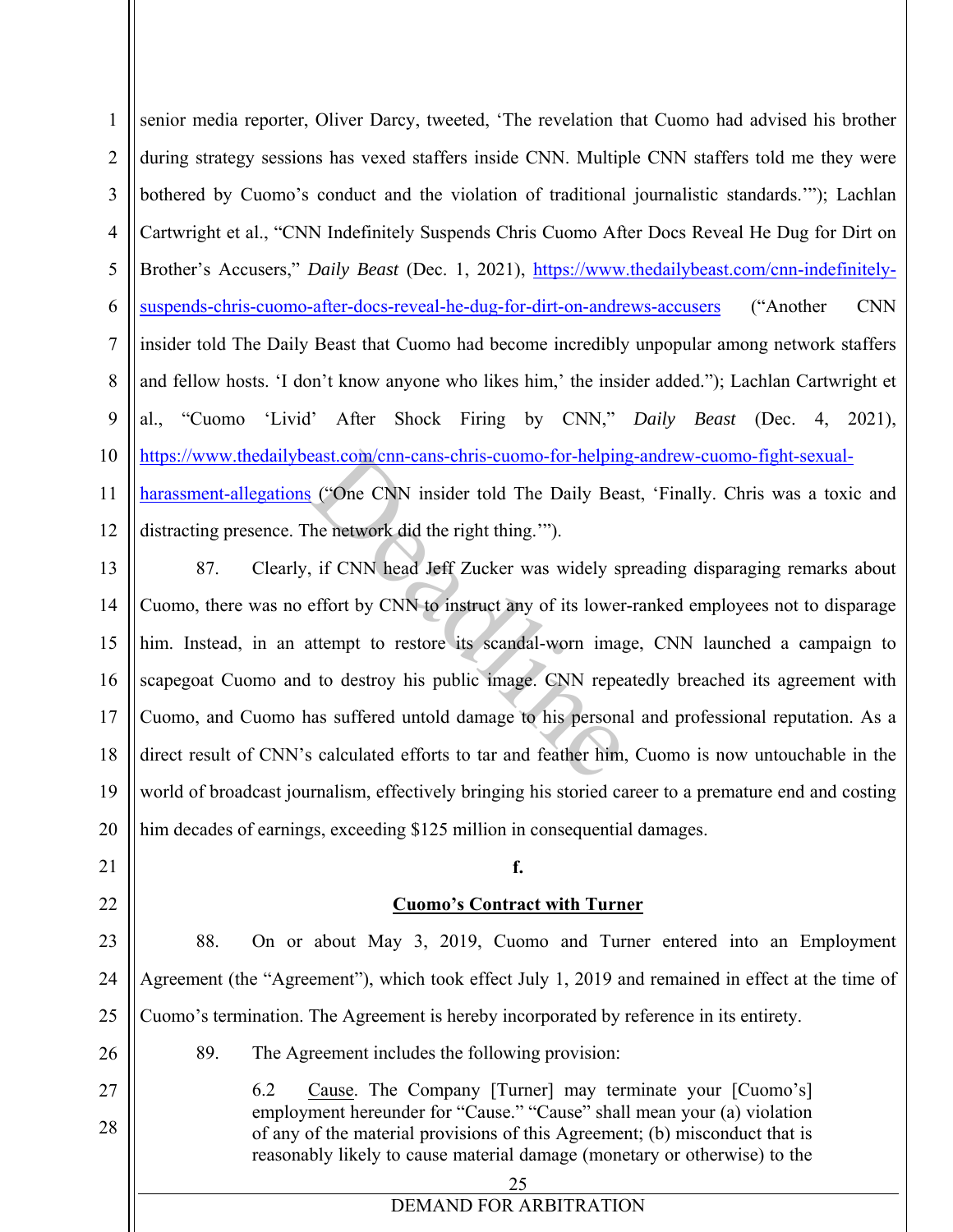Company, any Affiliated Entity, or any personnel thereof; (c) conviction of or plea of guilty or nolo contendere to any felony, whether or not any right to appeal has been or may be exercised; (d) unethical business activity, including, but not limited to, fraud, misappropriation, embezzlement, dishonesty, harassment or discrimination in violation of Company policies, willful or negligent destruction of Company property or gross negligence; or (e) failure to adequately or reasonably perform any of your material duties or material obligations hereunder. In the cases of (a) or (e) hereunder, if such basis for Cause is curable, you will be given notice and a five (5) day opportunity to cure.

Agreement, § 6.2.

90. At no time did CNN, Turner, or any of its representatives inform Cuomo as to which provision of the Agreement purportedly justified Turner's termination of Cuomo.

91. To the extent that Turner contends that Cuomo was terminated pursuant to section 6.2(a) or (e) of the Agreement, Turner failed to provide Cuomo with notice of the purported basis for cause and a five-day opportunity to cure, as required by the Agreement.

92. To the extent that Turner contends that Cuomo was terminated as a result of the assistance he provided to Gov. Cuomo and his staff, this conduct did not constitute cause for termination within the meaning of the Agreement, especially given that Turner (through Zucker and Gollust) consented to Cuomo's actions and did not take any disciplinary action against Cuomo when the nature of the assistance to Gov. Cuomo and his staff were first reported in May 2021. Thus, Turner waived any such grounds to terminate Cuomo for cause because Turner was aware of the full extent and nature of the assistance that Cuomo provided to Gov. Cuomo. extent that Turner contends that Cuomo<br>reement, Turner failed to provide Cuomo w<br>pportunity to cure, as required by the Agre<br>extent that Turner contends that Cuomo<br>d to Gov. Cuomo and his staff, this co<br>meaning of the Agre

93. To the extent that Turner contends that Cuomo was terminated as a result of the anonymous allegations of sexual misconduct raised against Cuomo, which is belied by a statement made by a WarnerMedia spokesperson as reported by *The New Yorker*, Turner's utter failure to conduct even a cursory investigation into the truth of the allegations vitiates any argument that the anonymous allegations provided just cause for Cuomo's termination. Had Turner conducted an appropriate investigation into the allegations, it would have learned that the allegations were false and unfounded. In any event, the anonymous allegations in the letter could not have provided cause for Turner to terminate Cuomo at least because the allegations related to conduct that predated

1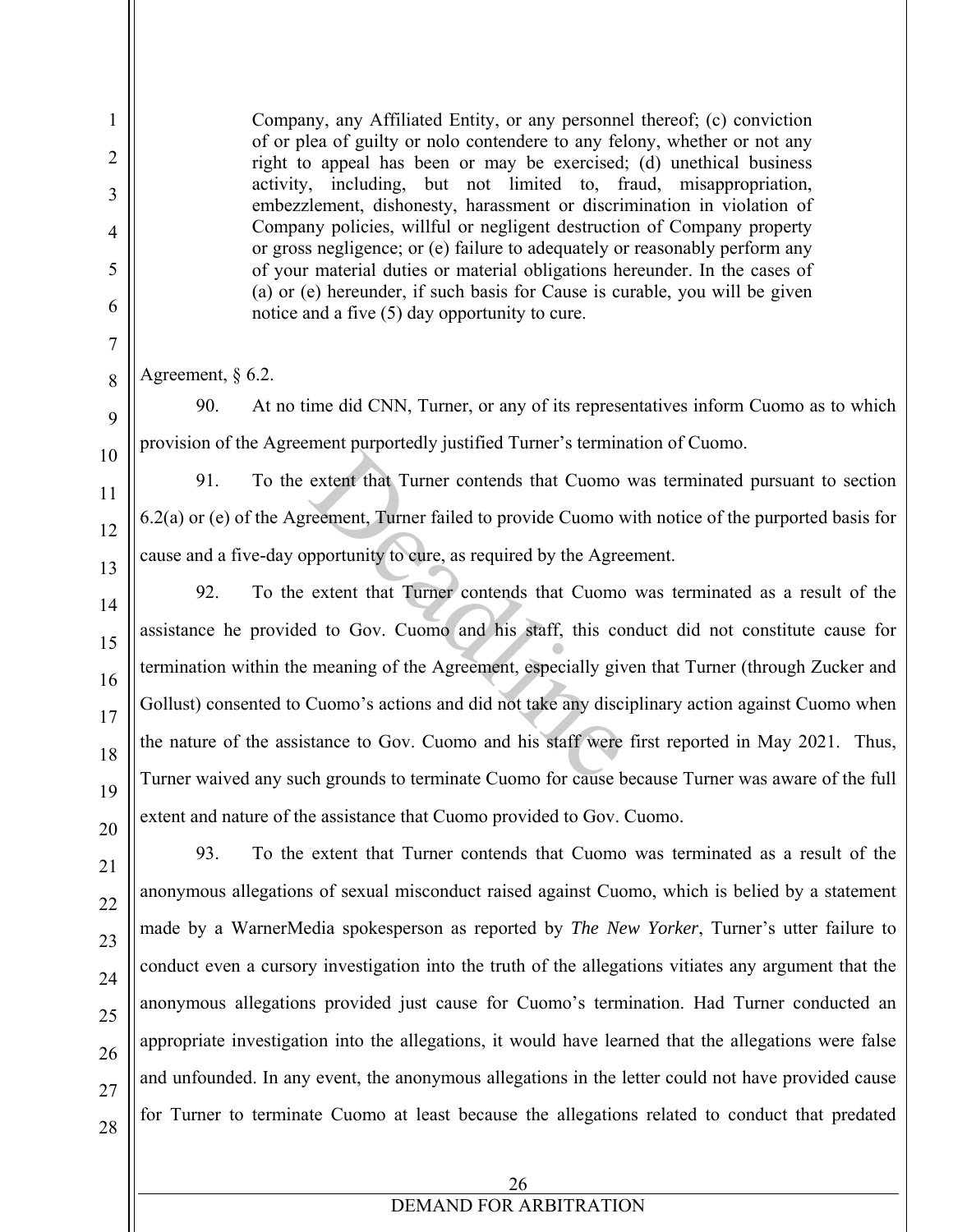1 2 3 Cuomo's employment with Turner. Even if the allegations were true (and they are not), the conduct complained of allegedly took place before Turner and Cuomo entered into the Agreement and therefore could not constitute a breach of any of Cuomo's duties under the Agreement.

4 5 6

94. The Agreement further contains the following provision: "CNN agrees that it will make reasonable efforts to instruct its employees not to make any intentionally disparaging comments regarding [Cuomo] in the context of [Cuomo's] business and professional activities."

(Agreement,  $\S 11(e)$ .)

7

8

9

10

11

12

13

14

15

16

17

18

19

20

21

22

23

24

95. The Agreement further contains the following provision:

[Cuomo] acknowledge[s] that [Turner] is in the competitive business of supplying national and international all-news cable programming and services for dissemination throughout the United States through its ownership of networks, websites, digital properties and programming services ('Company Business'). Accordingly, [Cuomo] agree[s] that during the Term and through six (6) months after the effective date of termination of employment if the Agreement is terminated pursuant to Section 6.2, 6.3, or 6.4, [Cuomo] shall not, either directly or indirectly, alone or in conjunction with any other person or legal entity (other than [Turner]), perform any duties substantially similar or the same to those which [Cuomo] performed for [Turner] for any person or business that competes with [Turner] in the Company Business as defined above within the Prohibited Territory. 'Prohibited Territory' shall mean the United States of America." is for dissemination throughout the Un<br>hip of networks, websites, digital prope<br>s ('Company Business'). Accordingly,<br>the Term and through six (6) months af<br>tion of employment if the Agreement is<br>6.2, 6.3, or 6.4, [Cuomo] s

Agreement, § 8.

96. At the time that Turner terminated Cuomo, 19 months remained on his contract. (Agreement, § 2.1.) Had Turner not breached the Agreement, Cuomo would have been entitled to approximately \$14,406,250.00 in base salary. (Agreement, § 3.1.) Cuomo would also have been entitled to bonuses, including at least a ratings-based bonus. (Agreement, § 3.3.) Therefore, as a direct and proximate result of Turner's unexcused breach of the Agreement, Cuomo has been damaged in an amount to be proven at trial, but in no event less than \$15 million.

**g.** 

**CNN's Failure to Enforce Policy Against Other Employees** 

25

26

27

28

97. CNN has a long-established pattern and practice of selectively enforcing its policies based on cynical calculations of public perception. Indeed, CNN fostered a culture in which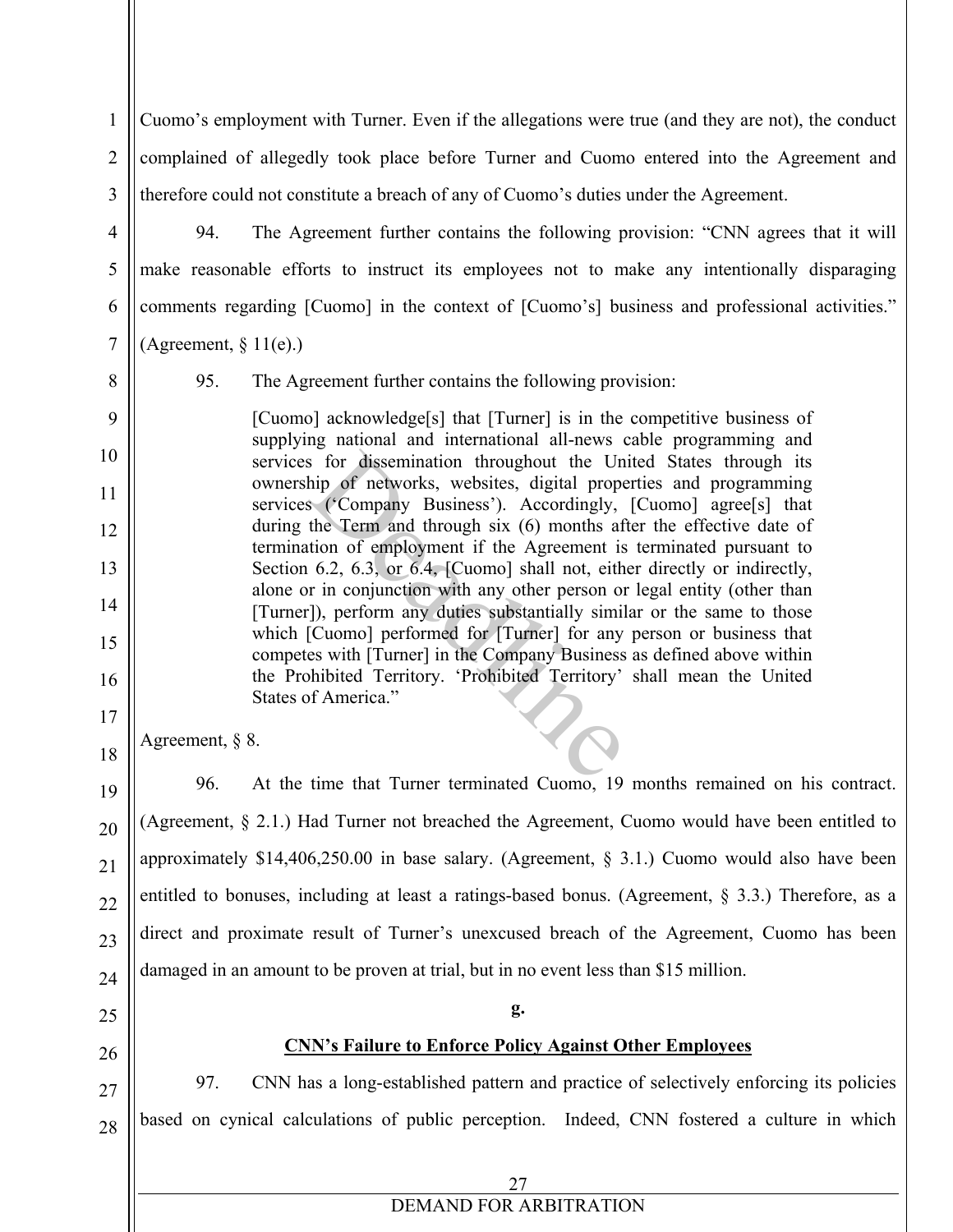"exceptions" to the network's standards and practices were routinely sanctioned, and that culture began at the top with Zucker and Gollust. As long as CNN's ratings would not be hurt, Zucker and Gollust were more than willing to overlook major transgressions by CNN personalities such as Don Lemon and Jake Tapper, or even to engage in blatant misconduct themselves.

98. For example, in November 2021, CNN anchor Don Lemon was widely criticized for a flagrant breach of journalistic ethics when actor Jussie Smollett testified at trial that Lemon had texted him to warn him that Chicago police did not believe Smollett's allegations of suffering a racist, homophobic attack. Lemon had covered Smollett's accusations and his subsequent investigation and prosecution, so intervening in the ongoing investigation by texting Smollett was an inexcusable breach of ethics. Yet CNN did nothing; Lemon was not disciplined in any way.

16 99. Similarly, in October 2020, CNN's chief political analyst, Jeffrey Toobin, was suspended and fired by *The New Yorker*, where he also served as a staff writer, after he masturbated while on a video call with colleagues. Despite this sordid act of sexual harassment, CNN took no disciplinary action against Toobin; instead, CNN permitted Toobin to take a seven-month "hiatus" to "deal with a personal issue." CNN later allowed Toobin to return to work without even issuing a public apology. ethics. Yet CNN did nothing; Lemon was a<br>ly, in October 2020, CNN's chief polity<br>*The New Yorker*, where he also served as<br>with colleagues. Despite this sordid act co<br>inst Toobin; instead, CNN permitted Toob<br>issue." CNN la

17 18 19 20 21 22 23 100. In another troubling incident, Fox News reported on September 10, 2020 that CNN anchor Jake Tapper had repeatedly urged Congressional candidate Sean Parnell not to run against Rep. Conor Lamb, but to run in a "safer," more heavily Republican district. Tapper reportedly repeated this advice in a phone call, text messages, and direct Twitter messages, one of which Fox News obtained and published. After the story broke, Tapper reportedly reached out to Parnell repeatedly asking him to make a joint statement to clear Tapper's name of this obvious breach of journalistic ethics. CNN conducted no inquiry and imposed no disciplinary measures on Tapper.

24 25 26 27 101. In each of the above-described incidents, CNN allowed employees to retain their jobs for offenses much more egregious than anything CNN alleges Cuomo ever did. But because Cuomo was so strongly linked to Gov. Cuomo, whose political standing and corresponding value to CNN had turned dramatically, CNN falsely claimed that Cuomo violated its policies and practices as an

28

1

2

3

4

5

6

7

8

9

10

11

12

13

14

15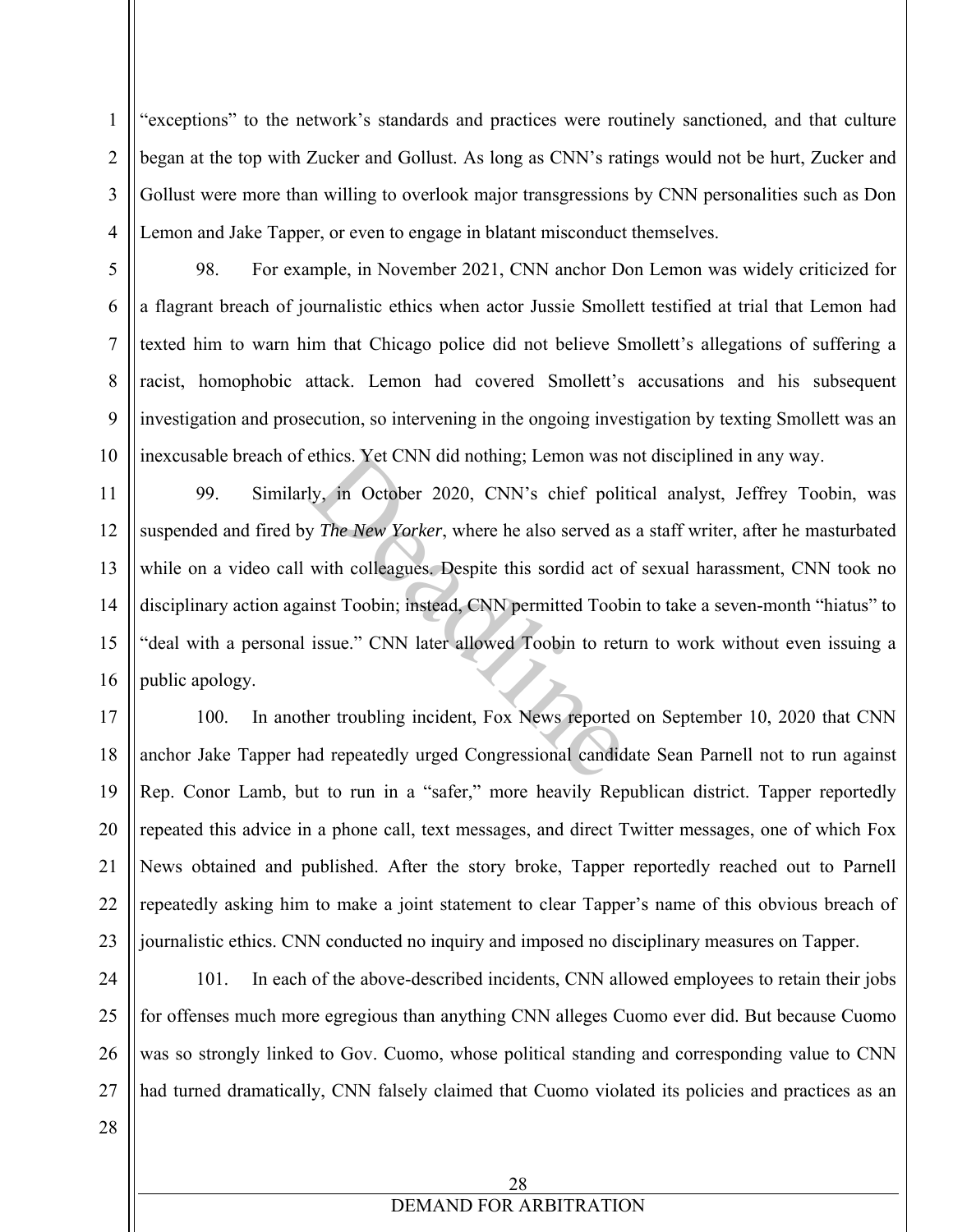1 2 3 4 excuse to terminate his contract. This is the epitome of hypocrisy, as there was no valid basis for terminating his contract. 102. CNN's "standards and practices" were in fact so vague and ill-defined that they provided no guidance whatsoever to employees. The network's policy guide made clear that it did

5 6 7 not seek to create hardline rules, but that appropriate conduct varied according to each unique set of circumstances. Above all, the guide emphasized that employees should consult their supervisors to determine how to proceed—exactly as Cuomo did.

#### **h.**

### **Jurisdiction**

103. As set forth herein, the Agreement between Cuomo and Turner contains the following

8

9

10

12

13

14

15

16

17

21

22

23

24

25

26

11 provisions:

With the exception of the claims set forth below, to the fullest extent permitted by law, you [Cuomo] and the Company [Turner] agree that any and all legal disputes or claims arising out of or relating to your employment of the termination of your employment shall be settled exclusively by final and binding arbitration before a neutral third party arbitrator in accordance with this provision. Forth herein, the Agreement between Cuom<br>position of the claims set forth below, to the<br>mol and the Company [Turner] agree that<br>out of or relating to your employment<br>hall be settled exclusively by final and l<br>urty arbitrat

. . . Except as limited below, arbitration shall apply to any and all such legal disputes whether asserted against the Company, the Affiliated Entities, and/or any of their officers, alleged agents or managers, directors, or other representatives.

18 19 20 Arbitration shall take place under the JAMS Employment Arbitration Rules & Procedures in New York, New York before an experienced employment arbitrator licensed to practice law in New York who has been selected in accordance with such Rules & Procedures.

. . . Arbitration in this manner shall be the exclusive remedy for any claim that must be arbitrated pursuant to this Section.

Agreement, § 16.

104. The Agreement between Cuomo and Turner defines "Affiliated Entity" as "any corporation, partnership, or other entity or enterprise that directly or indirectly controls, is controlled

by, or is under common control with the Company." Agreement, § 1.1.

105. Upon information and belief, CNN is an "Affiliated Entity" within the meaning the

27 Agreement.

28

**IV.**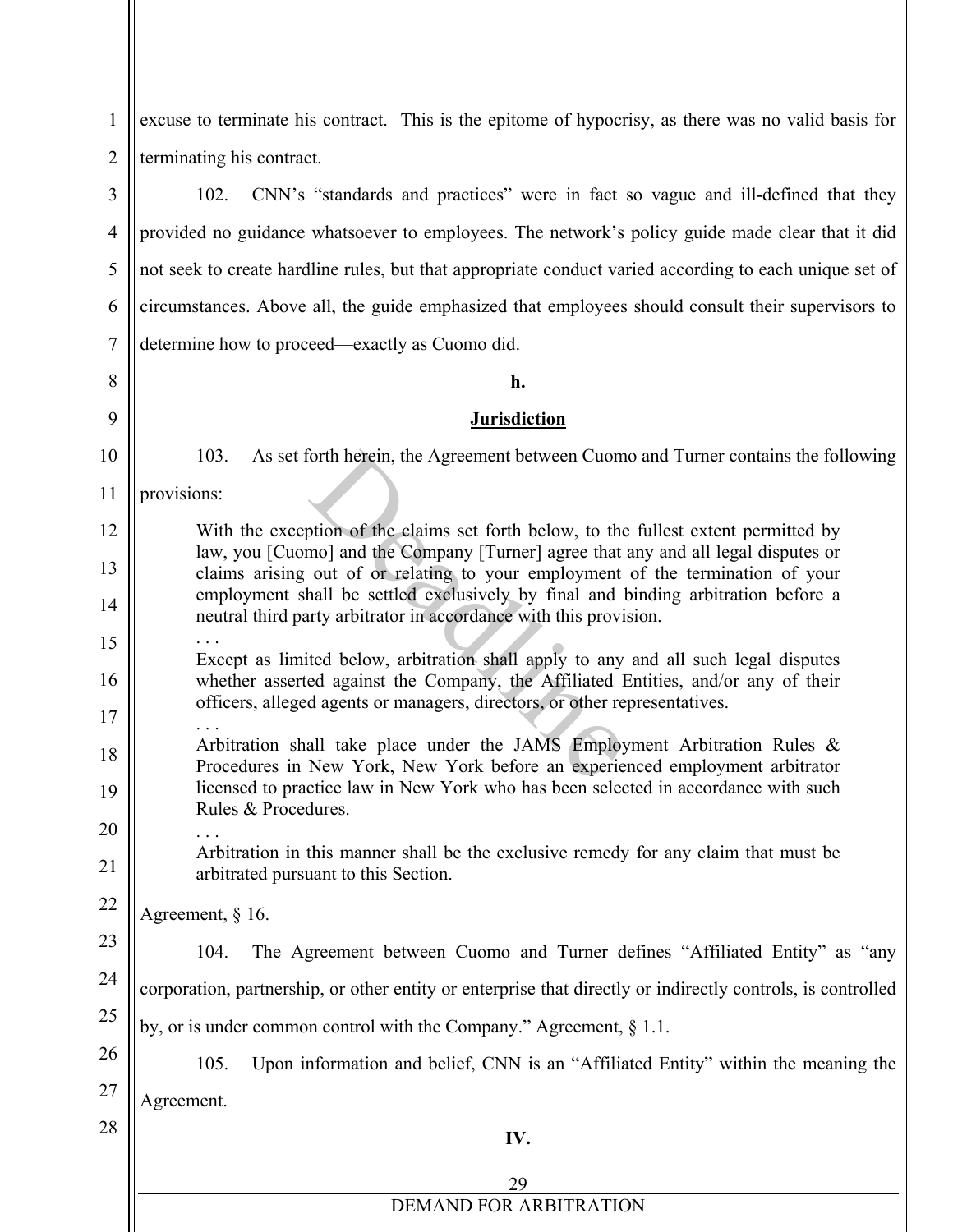| 1  | <b>LEGAL CLAIMS</b>                                                                                   |  |  |  |  |  |  |
|----|-------------------------------------------------------------------------------------------------------|--|--|--|--|--|--|
| 2  | <b>FIRST CAUSE OF ACTION</b>                                                                          |  |  |  |  |  |  |
| 3  | (BREACH OF WRITTEN CONTRACT - AGAINST TURNER SERVICES, INC.)                                          |  |  |  |  |  |  |
| 4  | Cuomo incorporates by reference the foregoing paragraphs as if restated in their<br>106.              |  |  |  |  |  |  |
| 5  | entirety herein.                                                                                      |  |  |  |  |  |  |
| 6  | Cuomo and Turner entered into the Agreement, which constituted a binding contract<br>107.             |  |  |  |  |  |  |
| 7  | between them.                                                                                         |  |  |  |  |  |  |
| 8  | Cuomo performed as required by the Agreement, except to the extent that his<br>108.                   |  |  |  |  |  |  |
| 9  | performance was expressly or implicitly waived by Turner.                                             |  |  |  |  |  |  |
| 10 | 109.<br>Turner failed to perform under the Agreement, at least by (1) purporting to terminate         |  |  |  |  |  |  |
| 11 | Cuomo's employment on terms and for reasons other than those permitted by the Agreement; and          |  |  |  |  |  |  |
| 12 | (2) failing to honor its obligations to continue Cuomo's employment and to pay him his agreed         |  |  |  |  |  |  |
| 13 | salary. Turner's failure to perform its obligations under the Agreement constituted a material breach |  |  |  |  |  |  |
| 14 | thereof.                                                                                              |  |  |  |  |  |  |
| 15 | As a direct and proximate result of Turner's breach of the express terms of the<br>110.               |  |  |  |  |  |  |
| 16 | Agreement, Cuomo has been damaged in an amount to be proven at trial, but in excess of \$15           |  |  |  |  |  |  |
| 17 | million.                                                                                              |  |  |  |  |  |  |
| 18 | <b>SECOND CAUSE OF ACTION</b>                                                                         |  |  |  |  |  |  |
| 19 | (BREACH OF WRITTEN CONTRACT - AGAINST TURNER SERVICES, INC. AND CNN                                   |  |  |  |  |  |  |
| 20 | AMERICA, INC.)                                                                                        |  |  |  |  |  |  |
| 21 | Cuomo incorporates by reference the foregoing paragraphs as if restated in their<br>111.              |  |  |  |  |  |  |
| 22 | entirety herein.                                                                                      |  |  |  |  |  |  |
| 23 | Cuomo and Turner entered into the Agreement, which constituted a binding contract<br>112.             |  |  |  |  |  |  |
| 24 | between them.                                                                                         |  |  |  |  |  |  |
| 25 | In the Agreement, Turner represented and warranted to Cuomo that "the execution,<br>113.              |  |  |  |  |  |  |
| 26 | delivery, and performance of this Agreement by the Company has been duly authorized by all            |  |  |  |  |  |  |
| 27 | necessary corporate action." Agreement, $\S$ 7.2.                                                     |  |  |  |  |  |  |
| 28 |                                                                                                       |  |  |  |  |  |  |
|    | 30                                                                                                    |  |  |  |  |  |  |
|    | DEMAND FOR ARBITRATION                                                                                |  |  |  |  |  |  |

Ш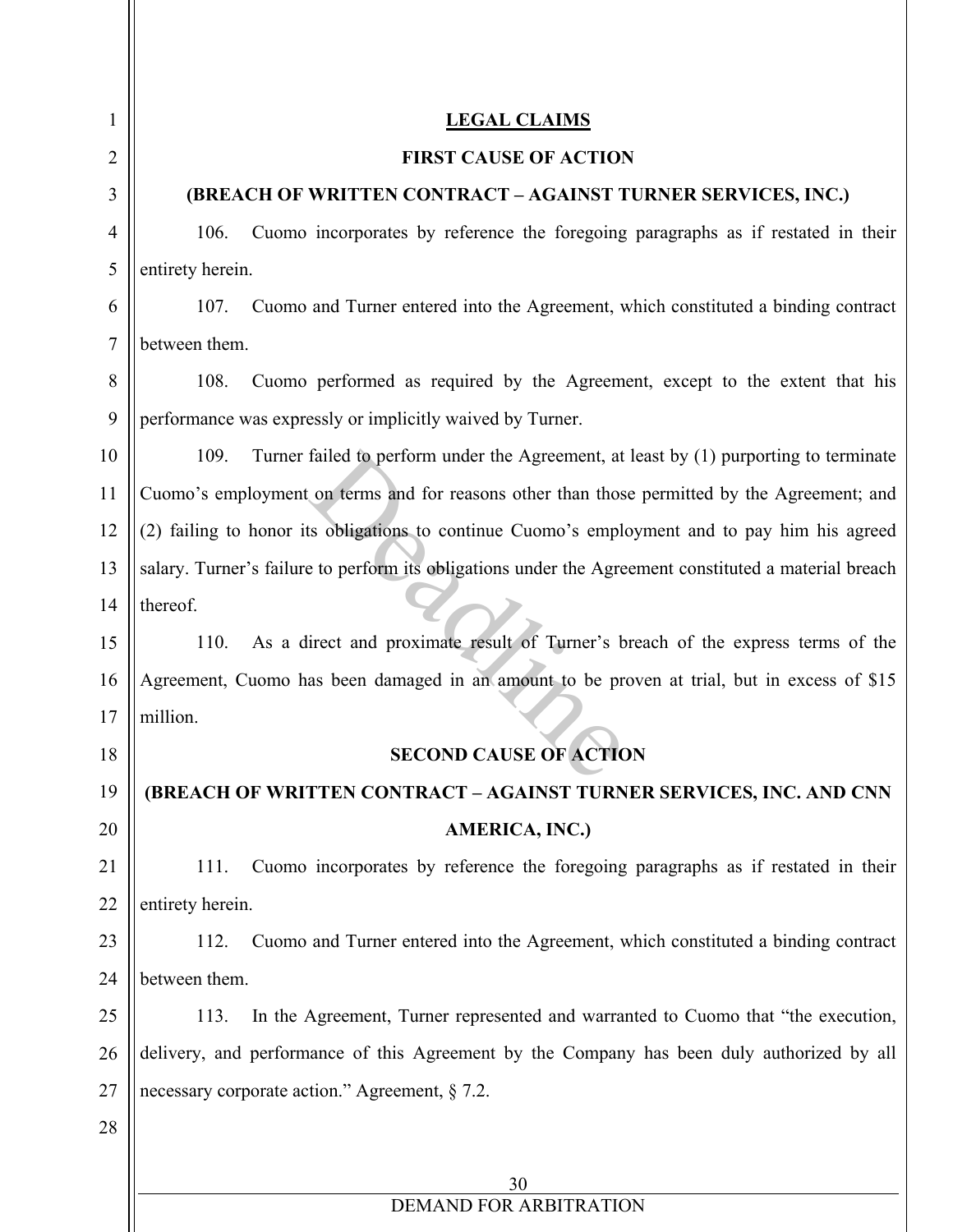1 2 3 4 5 114. Cuomo performed as required by the Agreement, except to the extent that his performance was expressly or implicitly waived by Turner. 115. The Agreement states that "CNN agrees that it will make reasonable efforts to instruct its employees not to make any intentionally disparaging comments regarding [Cuomo] in the context of [Cuomo's] business and professional activities." Agreement, § 11(e).

116. Turner and CNN failed to perform under the Agreement, at least by repeatedly failing to "make reasonable efforts to instruct its employees not to make any intentionally disparaging comments regarding [Cuomo] in the context of [Cuomo's] business and professional activities." (Agreement,  $\S 11(e)$ .)

10 11 12 117. As a direct and proximate result of Turner and CNN's breach of the express terms of the Agreement, Cuomo has suffered consequential damages in an amount to be proven at trial but in no event less than \$110 million. rect and proximate result of Turner and Cl<br>
o has suffered consequential damages in an<br>
0 million.<br>
THIRD CAUSE OF ACTION<br>
E IMPLIED COVENANT OF GOOD F<br>
AGAINST TURNER SERVICES,<br>
incorporates by reference the foregoing<br>
an

13

6

7

8

9

14 15

27

28

### **THIRD CAUSE OF ACTION**

# **(BREACH OF THE IMPLIED COVENANT OF GOOD FAITH AND FAIR DEALING – AGAINST TURNER SERVICES, INC.)**

16 17 118. Cuomo incorporates by reference the foregoing paragraphs as if restated in their entirety herein.

18 19 119. Cuomo and Turner entered into the Agreement, which constituted a binding contract between them.

20 21 22 23 120. Turner acted in a manner that, although not expressly forbidden by any contractual provision, deprived Cuomo of the right to receive the benefits under their agreement, including at least by failing to enforce Turner's policies consistently against both Cuomo and other Turner employees.

24 25 26 121. As a direct and proximate result of Turner's breach of the implied covenant of good faith and fair dealing, Cuomo has been damaged in an amount to be proven at trial, but certainly in excess of \$15 million.

### **Prayer for Relief**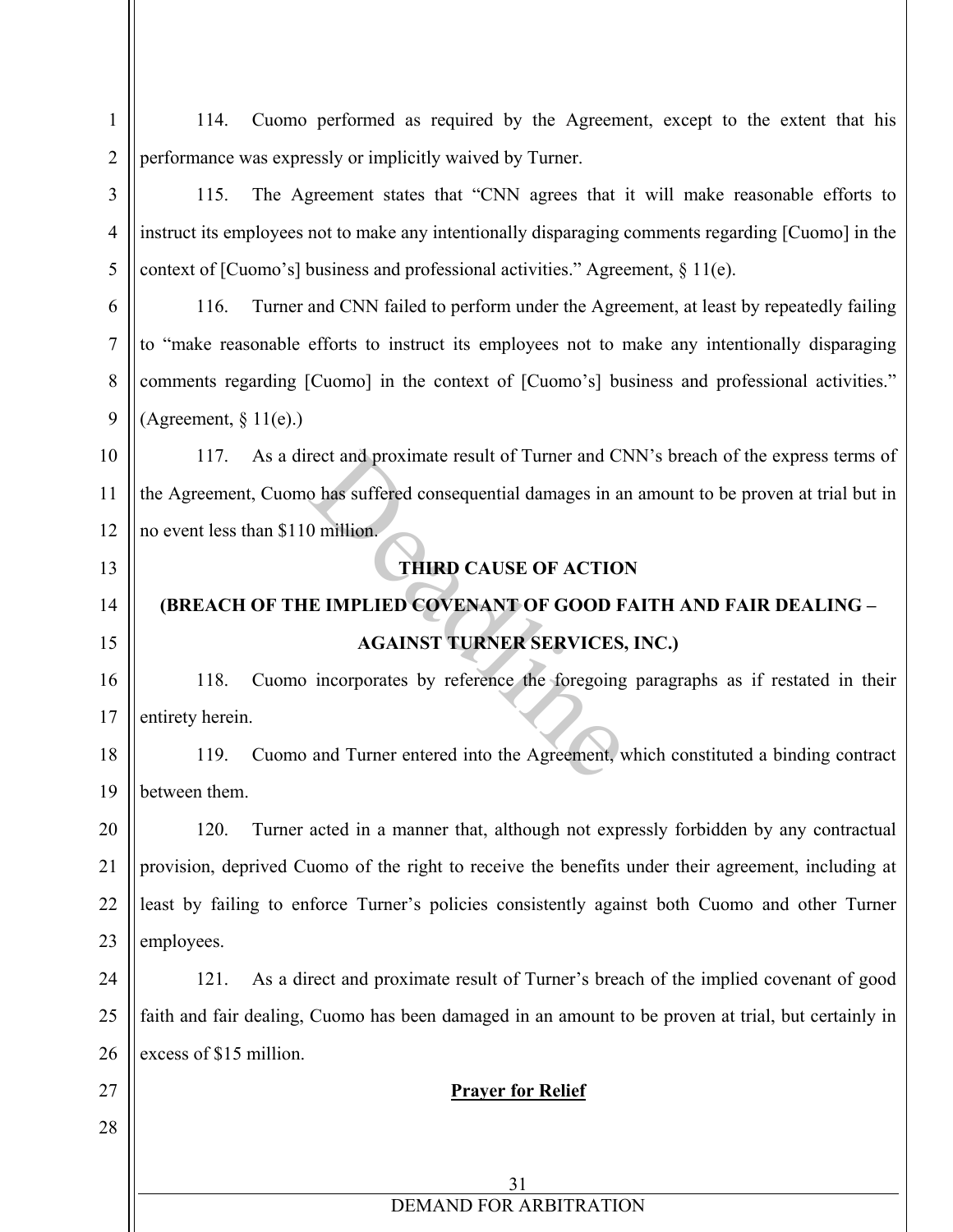| $\mathbf{1}$   | 122.<br>For the reasons stated herein and those presented during the arbitration, Cuomo |                                                               |  |  |  |  |  |  |  |
|----------------|-----------------------------------------------------------------------------------------|---------------------------------------------------------------|--|--|--|--|--|--|--|
| $\overline{2}$ |                                                                                         | respectfully requests an award granting the following relief: |  |  |  |  |  |  |  |
| 3              | a. An award of money damages sufficient to allow Cuomo to recover his damages as        |                                                               |  |  |  |  |  |  |  |
| $\overline{4}$ | proven at trial, but in no event less than \$125 million;                               |                                                               |  |  |  |  |  |  |  |
| 5              | b. Pre-judgment and post-judgment interest and all costs; and                           |                                                               |  |  |  |  |  |  |  |
| 6              | c. Such other and further relief as may be deemed just and proper.                      |                                                               |  |  |  |  |  |  |  |
| 7              |                                                                                         |                                                               |  |  |  |  |  |  |  |
| 8              | Date: March 16, 2022                                                                    | Respectfully submitted,                                       |  |  |  |  |  |  |  |
| 9              |                                                                                         |                                                               |  |  |  |  |  |  |  |
| 10             |                                                                                         |                                                               |  |  |  |  |  |  |  |
| 11             |                                                                                         | Bryan J. Freedman<br>Sean M. Hardy                            |  |  |  |  |  |  |  |
| 12             |                                                                                         | Theresa M. Troupson<br>Freedman + Taitelman, LLP              |  |  |  |  |  |  |  |
| 13<br>14       |                                                                                         | James Valentino                                               |  |  |  |  |  |  |  |
| 15             |                                                                                         | Clayman Rosenberg Kirshner & Linder                           |  |  |  |  |  |  |  |
| 16             |                                                                                         | <b>LLP</b>                                                    |  |  |  |  |  |  |  |
| 17             |                                                                                         | <b>Attorneys for Claimant</b><br>Christopher Cuomo            |  |  |  |  |  |  |  |
| 18             |                                                                                         |                                                               |  |  |  |  |  |  |  |
| 19             |                                                                                         |                                                               |  |  |  |  |  |  |  |
| 20             |                                                                                         |                                                               |  |  |  |  |  |  |  |
| 21             |                                                                                         |                                                               |  |  |  |  |  |  |  |
| 22             |                                                                                         |                                                               |  |  |  |  |  |  |  |
| 23             |                                                                                         |                                                               |  |  |  |  |  |  |  |
| 24             |                                                                                         |                                                               |  |  |  |  |  |  |  |
| 25             |                                                                                         |                                                               |  |  |  |  |  |  |  |
| 26             |                                                                                         |                                                               |  |  |  |  |  |  |  |
| 27             |                                                                                         |                                                               |  |  |  |  |  |  |  |
| 28             |                                                                                         |                                                               |  |  |  |  |  |  |  |
|                | 32                                                                                      |                                                               |  |  |  |  |  |  |  |
|                | DEMAND FOR ARBITRATION                                                                  |                                                               |  |  |  |  |  |  |  |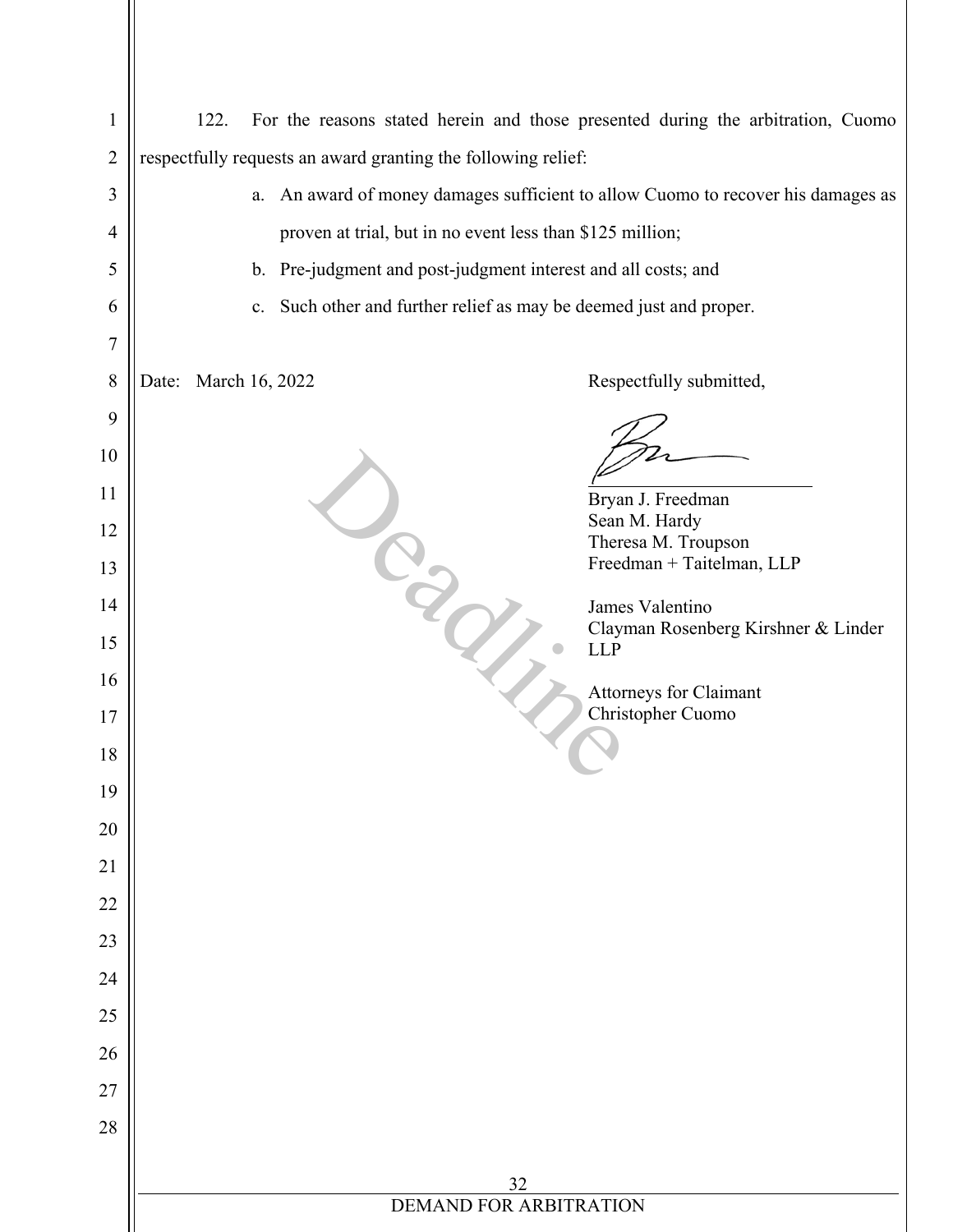

Section 16. Arbitration. With the exception of the claims set forth below, to the fullest extent permitted by law, you and the Company agree that any and all legal disputes or claims arising out of or relating to your employment or the termination of your employment shall be settled exclusively by final and binding arbitration before a neutral third party arbitrator in accordance with this provision. This arbitration agreement applies to, among other things and without limitation, disputes about the validity, interpretation, or effect of this Agreement or alleged violations of it, any claim under federal, state or local statute, regulation or common law doctrine regarding employment discrimination, conditions of employment or termination of employment. Except as limited below, arbitration shall apply to any and all such legal disputes whether asserted against the Company, the Affiliated Entities, and/or any of their officers, alleged agents or managers, directors or other representatives.

The only claims that are arbitrable are those that, in the absence of this Agreement, would have been justiciable under applicable federal, state or local law. In addition, claims for state employment insurance (*e.g.*, unemployment compensation, worker's compensation, worker disability compensation) or claims under the National Labor Relations Act shall not be subject to arbitration. Statutory or common law claims alleging that the Company retaliated or discriminated against you for filing a state employment insurance claim, however, shall be subject to arbitration. Further, arbitration does not apply and nothing in this Agreement shall prohibit the Company from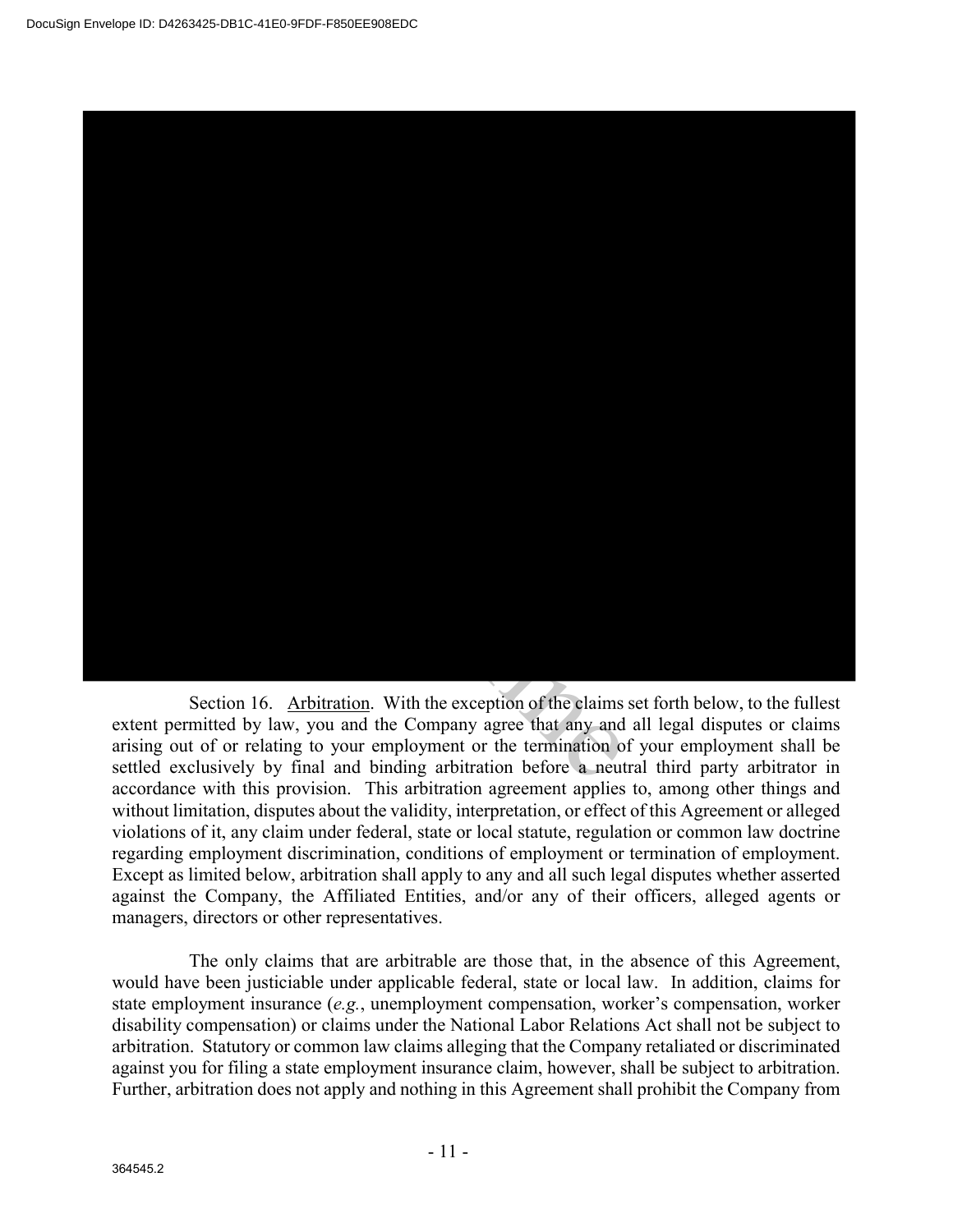seeking injunctive and/or other equitable relief to protect its business interests (*e.g.*, without limitation, claims alleging violations of Sections 1.2, 2.2, 8, 9, 10, 11, and 12 or other claims relating to confidentiality, trade secrets, non-competition, tortious interference with contract or business relations) or as necessary to protect the health, safety and general welfare of its employees.

A demand for arbitration shall be made within a reasonable time after the claim has arisen. In no event shall the demand for arbitration be permitted after the date when institution of legal or equitable proceedings based on such claim would be barred by the applicable statute of limitations (or, with regard to a claim of discrimination or harassment for which you choose to file a charge of discrimination with a local, state or federal administrative agency, after the expiration of the notice period provided by the law governing your claim). The arbitrator shall not conduct class arbitration, meaning that you have no right to demand to arbitrate a claim in a representative capacity or to participate as a member of a class of claimants against the Company, unless such class action arbitration is otherwise mandated as a matter of law.

Arbitration shall take place under the JAMS Employment Arbitration Rules & Procedures in New York, New York before an experienced employment arbitrator licensed to practice law in New York who has been selected in accordance with such Rules & Procedures. The arbitrator may not modify or change this Agreement in any way. The arbitrator shall have jurisdiction to hear and rule on pre-hearing disputes and is authorized to hold pre-hearing conferences by telephone or in person, as the Arbitrator deems necessary. The Arbitrator shall have the authority to entertain a motion to dismiss and/or a motion for summary judgment by any party and shall apply the standards governing such motions under the Federal Rules of Civil Procedure, and is required to issue written opinions for both motions and final rulings of arbitration, which shall state the essential findings and conclusions upon which the decision or ruling is based. Il take place under the JAMS Employ<br>New York before an experienced emplo<br>who has been selected in accordance wit<br>odify or change this Agreement in any wa<br>rule on pre-hearing disputes and is auth<br>or in person, as the Arbitr

Each party shall pay the fees of the attorneys, the expenses of witnesses, and any other expenses that party incurs in connection with the arbitration, but all other costs of the arbitration, including the fees of the arbitrator, the cost of any record or transcript of the arbitration, administrative fees, and other fees and costs shall be paid in equal shares by you and the Company or Affiliated Entities. In statutory rights cases, the parties will, consistent with the applicable rules or law, pay the fees and expenses of arbitration; however, you shall have no obligation greater than those fees applicable to you had you proceeded in a court filing; and, attorneys' fees will be awarded in accordance with the applicable statutory provisions.

Arbitration in this manner shall be the exclusive remedy for any claim that must be arbitrated pursuant to this Section. Should you or the Company attempt to resolve such a claim by any method other than arbitration pursuant to this Section, the responding party will be entitled to recover from the initiating party all available damages, expenses, and attorneys' fees incurred as a result of that breach. The provisions contained in this Section 16 shall survive the termination and/or expiration of this Agreement. If any portion of this provision is held to be invalid, then it shall be considered void, but the remaining portions of this provision shall be enforceable.